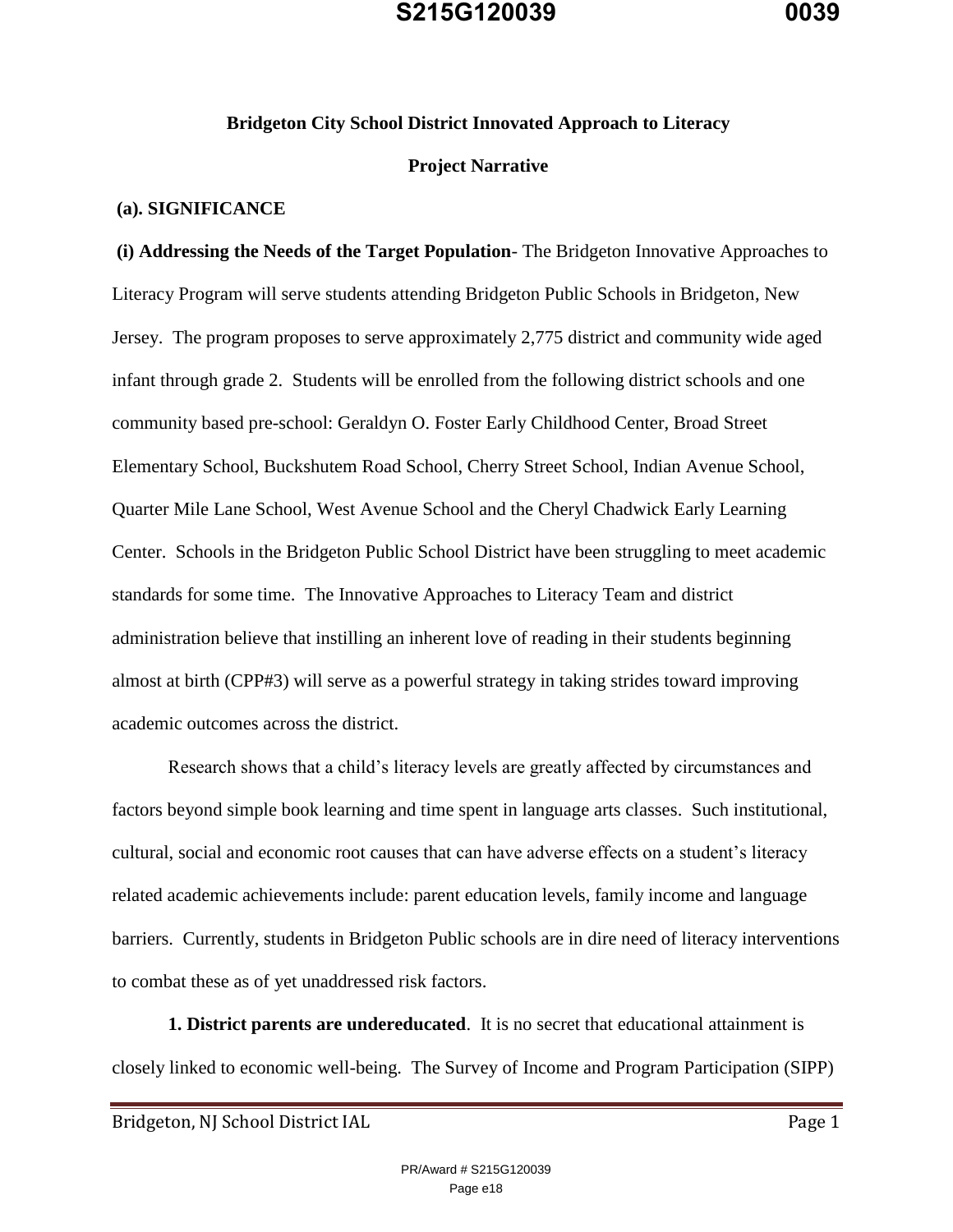fueled by data collected by the U.S. Census Bureau recently released the statement that, "Households with householders who had lower levels of education were more likely to remain in or move into a lower income quintile than households whose householders had higher levels of education" (*Income, Poverty and Health Insurance Coverage in the United States: 2009*. The U.S. Census Bureau. September 2010). According to the U.S. Census American Community Survey in 2010, a mere 59.9% of Bridgeton's residents age 25 and older had received their high school diploma while only 7.7% held a post- secondary degree. The higher the level of education attained by parents, the greater their ability to provide their children with the cognitive and language abilities that contribute to early and continued success in school.

 Clearly, Bridgeton parents are ill equipped to ensure that children under their care start off and stay on the right track. The Bridgeton Innovative Approaches to Literacy (IAL) Program has developed the objective of increasing parental engagement through high quality literacy activities and initiatives. Parents will be encouraged to read daily at home to their children using the mantra of "early and often". Parents and students will both learn how to access and use literacy resources effectively through digital media and books in school libraries during nonschool hours and via the Internet on school websites. Parents will also be given the tools to form relationships with community organizations and local libraries that have the ability to enhance literacy services provided by the schools.

 **2. Many families in Bridgeton live in poverty**. Among the hardest hit in New Jersey, Cumberland County's poverty levels rose to 34.4% in 2009. Today in Cumberland County, exceptionally dire conditions exist in Bridgeton where the household median income is only versus a local average of in New Jersey and a national average of across the United States (U.S. Census Bureau, Selected Economic Characteristics 2006-2010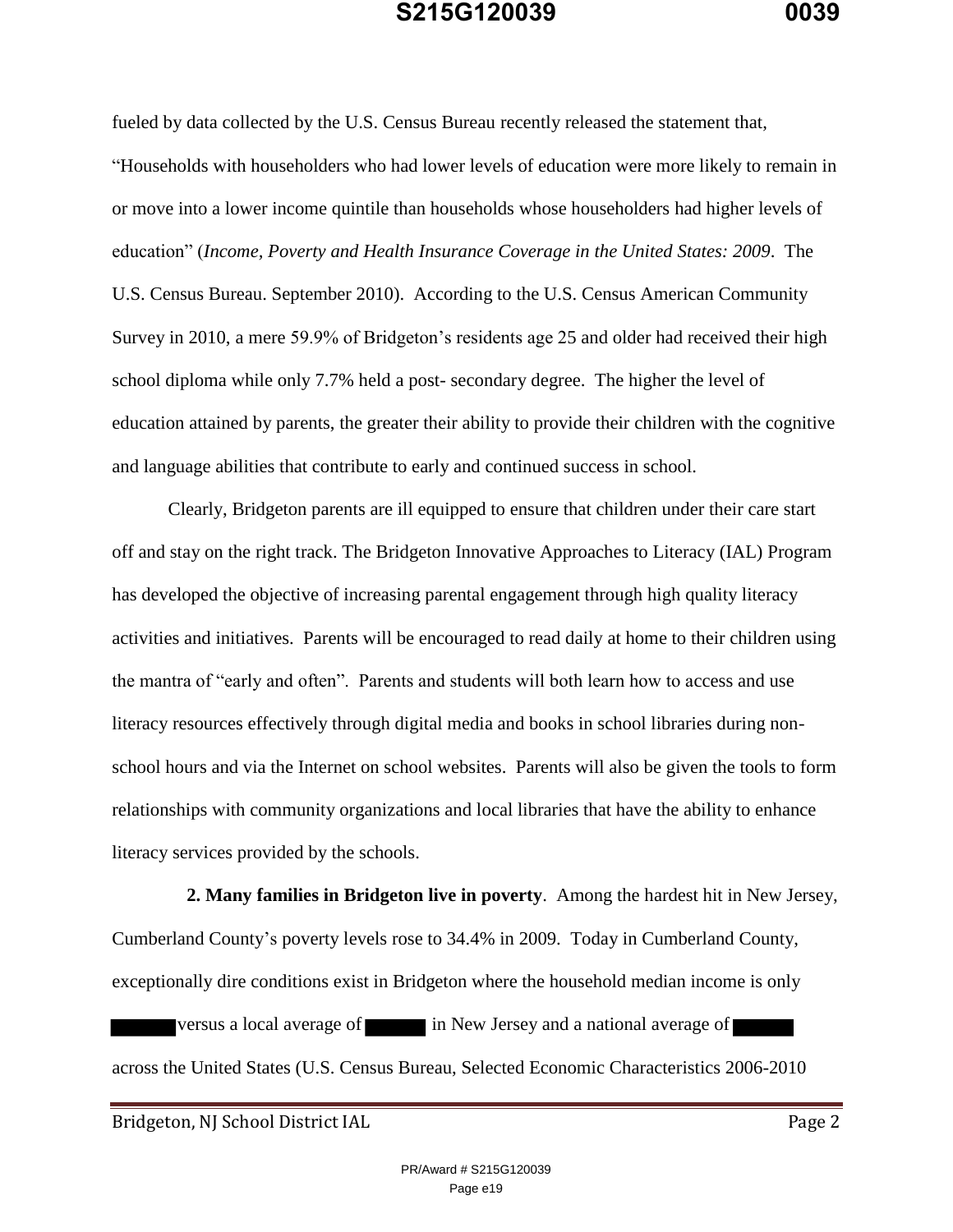American Community Survey 5-Year Estimates). In fact, 55.3% of families in Bridgeton live below the  $150<sup>th</sup>$  percentile of the poverty level. Furthermore, this staggering poverty effects 35.76% of the population under the age of 18.(Absolute Priority)

To combat effects extreme poverty can have on a child's literacy achievement, Bridgeton will implement a series of educational interventions that include acquiring a contextually diverse collection of hardcopy and digital books and supports from school libraries and community organizations. Each day in classrooms across the curriculum, students will have access to age and reading level appropriate books supplied by the American Reading Company (ARC). Teachers will practice "elbow to elbow" one-on-one coaching to ensure students are meeting classroom and individual language acquisition and reading goals. Students will also have "long term loan" permission to books over the summer allowing them to feel a sense of pride and personal ownership that they may not experience. The district Response to Intervention Coach will also work closely with school and Bridgeton' own Gateway Community Action Agency to identify at risk students before they even enter kindergarten.

**3. Many families and students do not speak English at home**. Recent immigration trends have increased the proportion of residents in Bridgeton of Latino descent to 37.6% of the total population (a 13.1% population increase in the last decade up from 24.5% in 2000). This specific population boom has left Bridgeton Public Schools scrambling to serve a community that has a high percentage of Limited English Proficient (LEP) students. Current student enrollment reports that 601 students in pre-K centers and kindergarten through 2nd grades in Bridgeton Public Schools are classified as LEP. The district also operates 22 bilingual classrooms in these same grades that service the unique needs of these students. Additionally, more than 1/3 of Bridgeton's population (34.5%) speaks Spanish at home, speaking English "less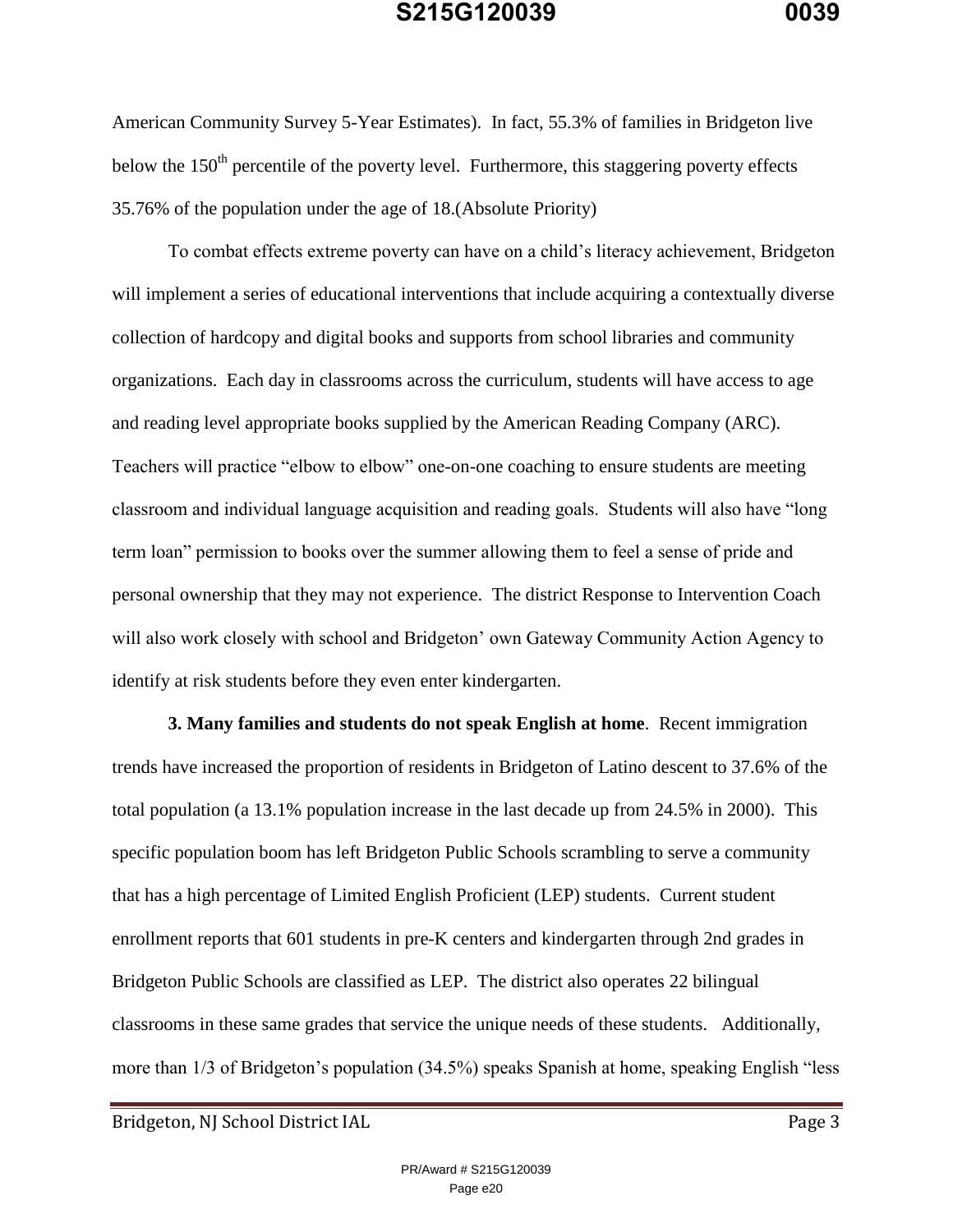than very well" (a measure of English Language competency as determined by the U.S. Census Bureau).

To tailor specific interventions to their growing Spanish speaking population, the Bridgeton IAL Team will work to obtain diverse literacy resources for non-English speaking and English Language Learners beginning at age 3. (CPP#3) Through the *100 Book Challenge*, ARC offers a wide range of picture and word based texts expertly customized in Spanish to address the way Spanish speaking youth acquire language, learn syllables and process information. The IAL Project Director will also work closely with classroom teachers to adapt the district's new library media initiatives to provide results in early learning and elementary level bilingual classrooms. Parent workshops will also be offered in English and Spanish.

**(ii) Promising New Strategies that Build on Existing Strategies**- At the beginning of the 2012-2013 school year, Bridgeton Public School District will be required to implement a strategic action plan developed by the New Jersey Department of Education to turn around four of their persistently lowest achieving schools. The state prescribed literacy goal has been established as follows, "All students reading on grade level by the end of grade 3". (CPP#3) To meet this goal and begin to bring the district out of "In need of Improvement" status, Bridgeton Public Schools will adopt the promising and proven strategies of the *100 Book Challenge*.

Currently, reading specialists and classroom teachers practice guided reading time where they deliver small group instruction during in class individual reading time. Educators will build upon the existing classroom model through the ARC strategy of "elbow to elbow" coaching. Students will receive one-on-one conferencing and coaching during 30 minute reading blocks so that evidence can be obtained that shows comprehension, independent thinking and problem solving. Teachers can then transfer for these anecdotal classroom notes into the SchoolPace ©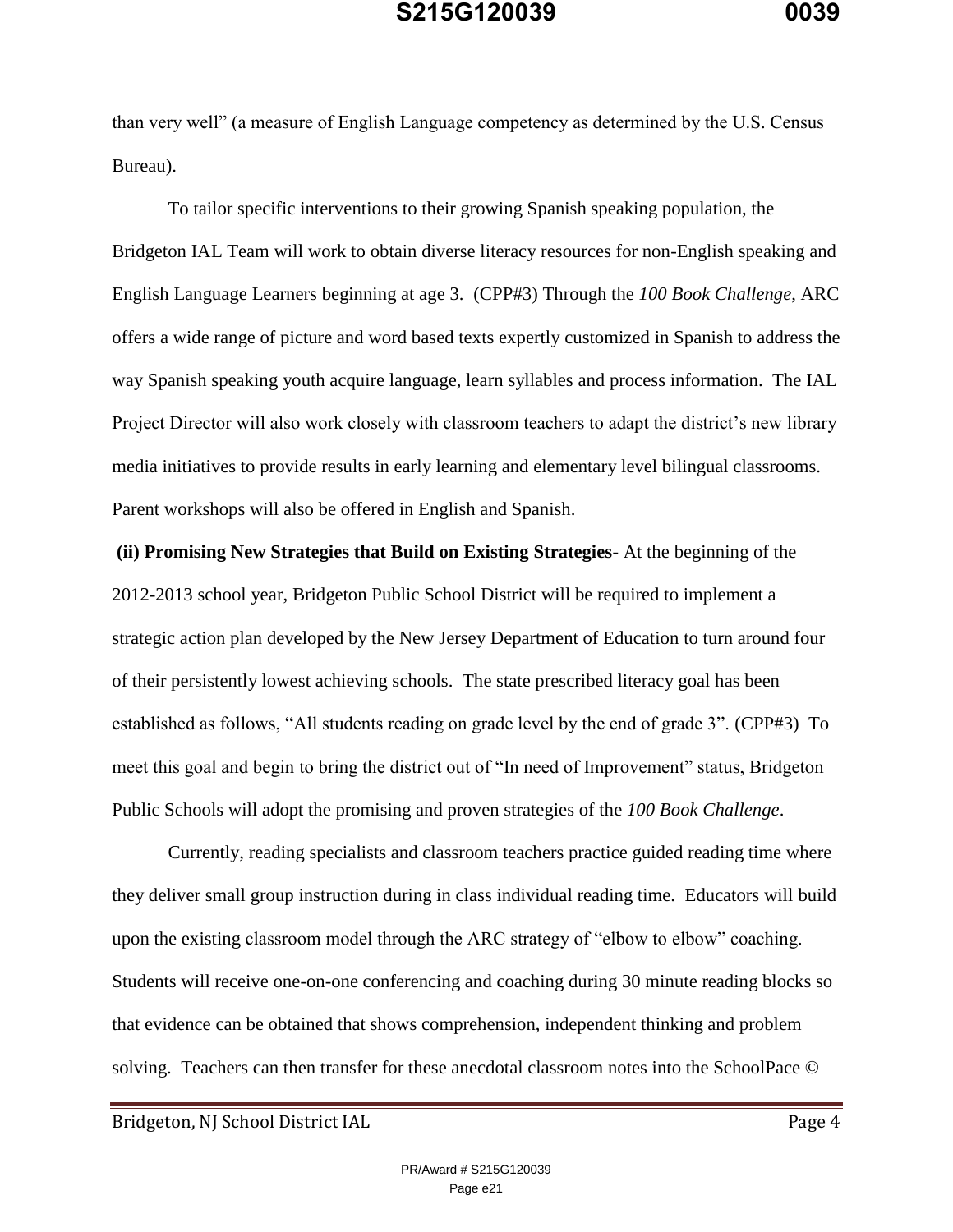online database that offers multi-leveled dashboard for monitoring student growth and performance in real time. Bridgeton Public School District has already trained teachers to work with their current browser based data collection portal, Work Sampling, so the integration of SchoolPace © will be seamless. (CPP# 2)

The *100 Book Challenge* is built on Common Core Standards for Reading across grade levels. ARC uses The Independent Reading Level Assessment (IRLA) to integrate Common Core Standards for comprehension, foundational skills, level of text complexity, reading range and vocabulary. IRLA is a unified standards-based framework for student assessment, text leveling, and curriculum and instruction. The IRLA includes every Common Core Standard for Reading, both in literature and informational text, as well as those Language standards key to reading success. This framework will enable Bridgeton teachers and literacy specialists to integrate established classroom practices with careful alignment with determining proficiency levels for all students, developing individual action plans toward reading proficiency and monitoring progress toward these goals.

#### **(b). QUALITY OF PROJECT DESIGN**

#### **(i) Goals, Objectives and Outcomes**

The following goals have been developed by the IAL grant team to deliver the desired outcomes for the program objectives as the Secretary considers integral to a successful project. The goals, objectives and outcomes are supported by the budget and are measurable as will be evidenced in the evaluation. Activities will be aligned with the outcomes by the project director.

*~*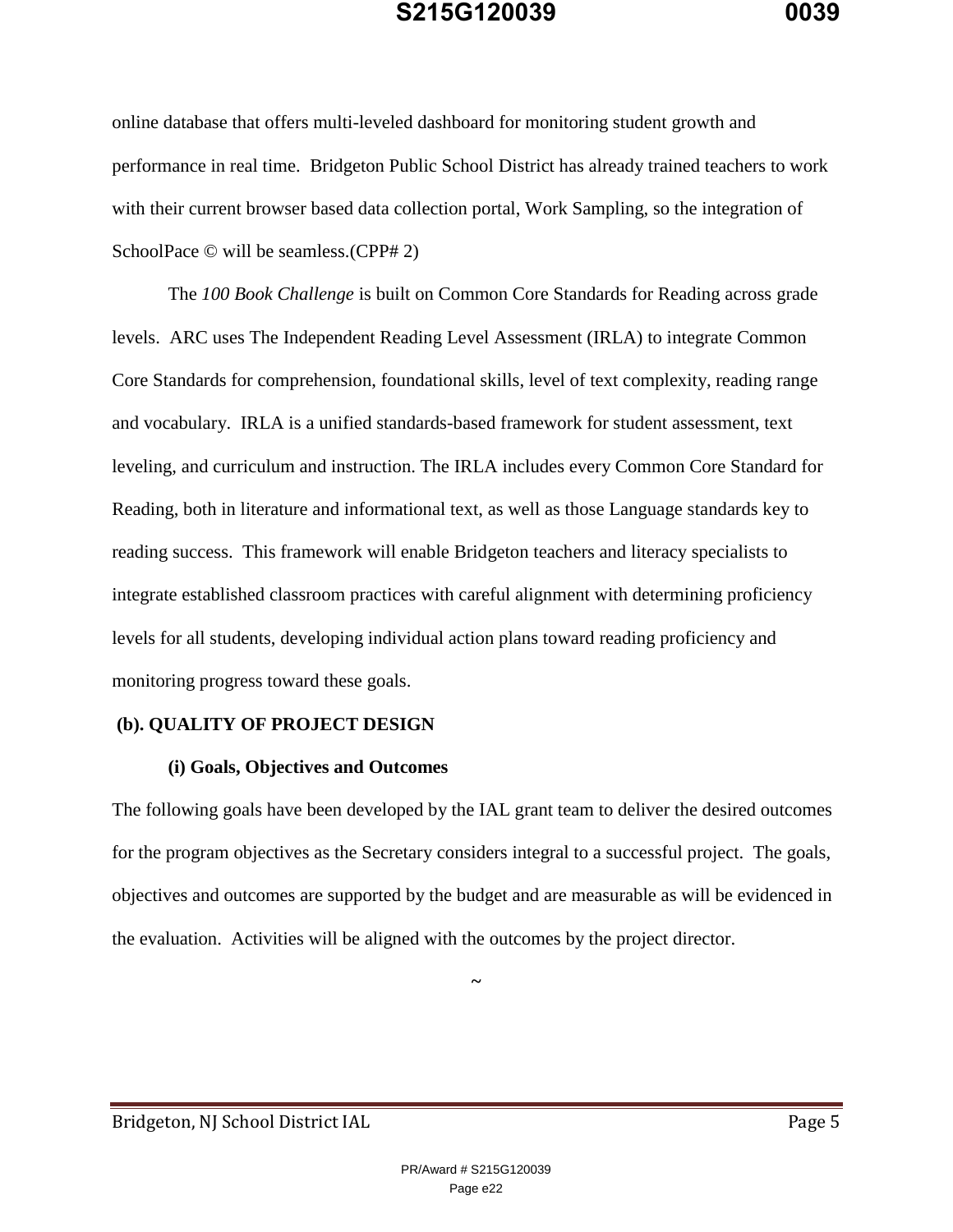*Goal 1*: Increase access to a wide range of literacy resources (either print or electronic) that prepare young children to read, and provide learning opportunities to all participating students *Objective 1.1*: Bridgeton City School District will obtain a contextually diverse collection

of books, including digital books and reference material via in-school and online selection.

*Outcome 1.1a:* Bridgeton City School District classrooms Pre K-grade 3 will build classroom libraries encouraging reading at the "just right" level and beyond *Outcome1.1b:* Bridgeton early childhood centers (Cheryl Chadwick Early Learning Center and Geraldyn O. Foster Early Childhood Center) will implement classroom libraries encouraging a love of books

*Objective 1.2*: Bridgeton's literacy program will provide more resources to non-English and English as a second language students and families.

*Outcome 1.2a*: Program director will work closely with the educational community to adapt a library media curriculum to correspond with classroom learning.

*Outcome 1.2b:* Elementary schools will increase their literacy selection of books in Spanish for targeted grades.

*Objective 1.3*: The district will implement through technology a literacy program that is universal to all the elementary schools.

*Outcome 1.3a*: 100 Book Challenge motivates students to read 30 minutes a day including digital books

*Outcome 1.3b*: The district will provide professional development for all targeted IAL staff in the use of online tracking, implementation and assessment data bases *Outcome 1.3c*: The district will provide professional development to train library media specialists in the 100 Book Challenge challenges

*Goal 2* Provide high-quality childhood literacy activities with meaningful opportunities for parental engagement, including encouraging parents to read books often with their children in their early years of school and of life, and teaching parents how to use literacy resources effectively.

*Objective 2.1:* Provide students with access to digital books during nonschool hours.

*Outcome2.1a*: District website will have link to digital books

*Objective 2.2*: Increase the number of parents and families involved in all literacy activities in the community.

*Outcome 2.2a:* Community Parent Involvement Specialist will participant on the IAL team.

> *Outcome 2.2b:* Strengthen relationships with local area libraries for resource and information sharing.

*Goal 3*: Strengthen literacy development across academic content areas by providing a wide range of literacy resources spanning a range of both complexity and content

Bridgeton, NJ School District IAL Page 6

.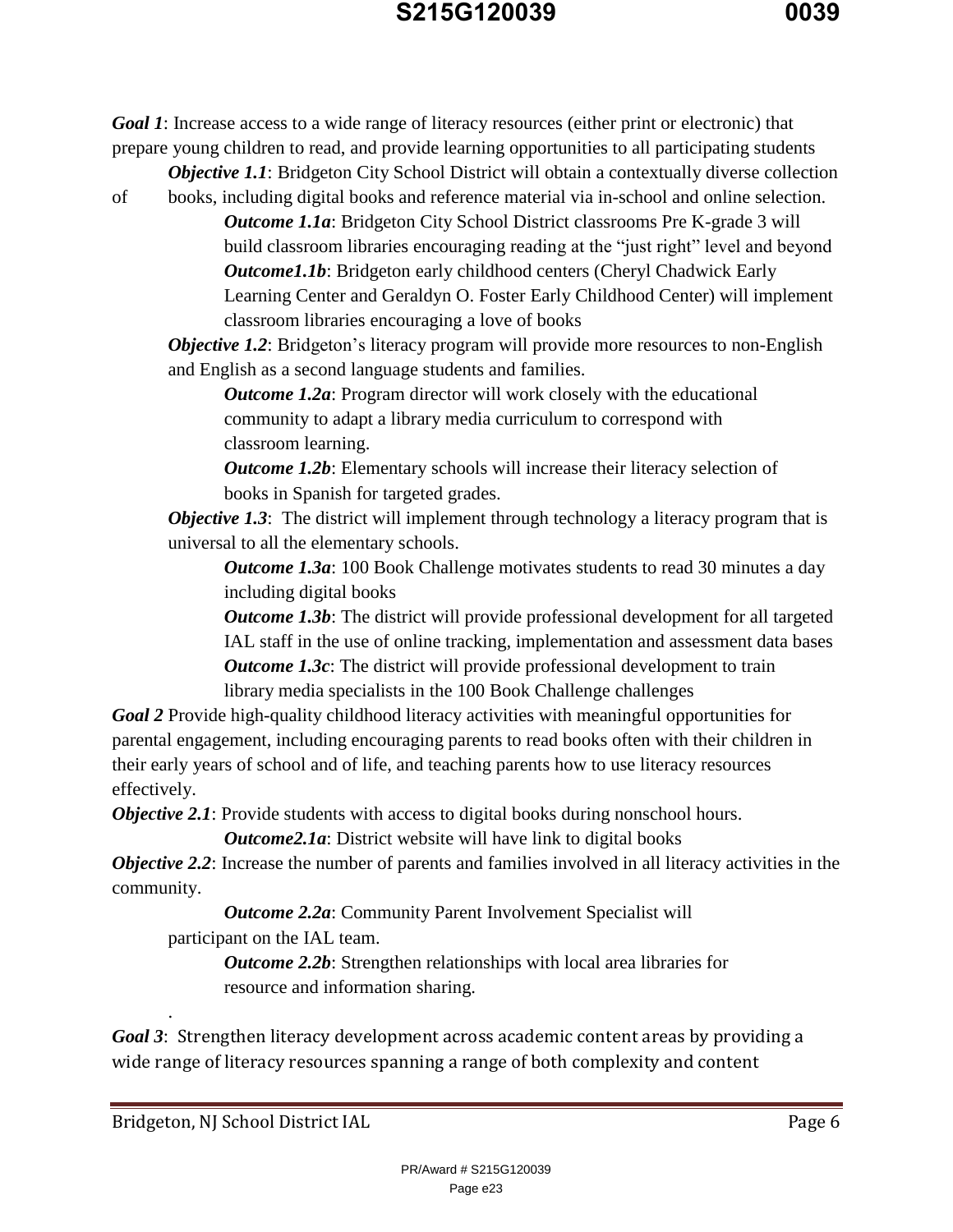

(including both literature and informational text) to effectively support reading and writing.

*Objective 3.1* Implement thematic content area reading in k-2 classrooms *Outcomes 3.1a* Students read across content areas through their selection *Outcomes 3.1 b* Core Curriculum Standards are integrated into both literature and informational text

**Goal 4:** Offer appropriate educational interventions for all readers with support from school libraries or not-for-profit organizations

*Objective4.1*: Provide students with access to libraries during nonschool hours.

*Outcome 4.1a:* District school libraries will be open for access to digital collections

*Outcome 4.1b:* Students and parents will be encouraged to attend summer session library hours.

*Objective 4.2:* Staff at Gateway Community Action Agency (non-profit community center) will be included in professional development for staff of infant through age 4 *Outcome 4*.2a District Response to Intervention Coach will work with early learning centers to identify at risk readers before they enter kindergarten

**Goal 5:** Foster collaboration and joint professional development opportunities for teachers, school leaders, and school library personnel with a focus on using literacy resources effectively to support reading and writing and academic achievement.

**Objective 5.1** 100 Book Challenge will be implemented

*Outcome 5.1a* All targeted children in the Bridgeton IAL program will have read on the "just right" level fostering the enjoyment that comes with reading.

*Outcome 5.1b* All staff of targeted children in the Bridgeton IAL program will be trained on the 100 Book Challenge which includes but is not limited to differentiated instruction based on student's developmental levels and supported by universal design for learning

**Goal 6:** Provide resources to support literacy-rich academic and enrichment activities and services aligned with State college- and career-ready academic content standards and the comprehensive statewide literacy plan (SLP)

*Objective 6.1:* The Bridgeton IAL program will be aligned with the Common Core State Standards Initiative and the New Jersey Core Curriculum Standards

*Outcome 6.1a* CCC: Literacy skills and understandings required for college and career readiness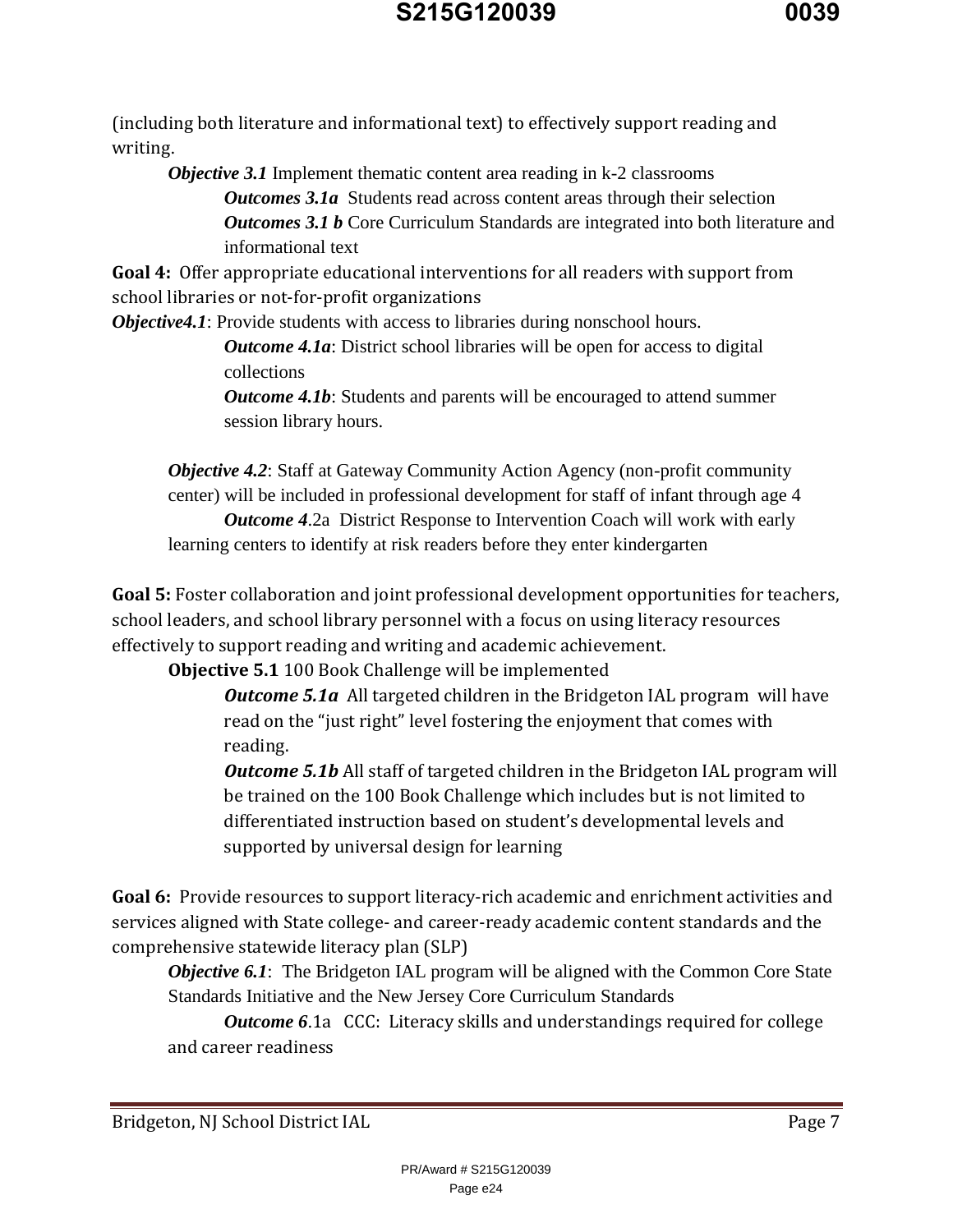*Outcome 6.*1b NJ Standard 3.1 (reading) all students will understand and apply the knowledge of sounds, letters, and words in written English to become independent and fluent readers and will read a variety of materials and texts with fluency and comprehension.

**(ii) Coordination with other resources:** The Bridgeton City School District has been

experiencing difficulty in meeting AYP in the seven different schools for a variety of

reasons. Over the years, it has been able to move from Tier II to Tier *III* classification of

schools persistently lowest-achieving schools.

|                                       | <b>Adequate Yearly Progress Percentages</b> |                         |
|---------------------------------------|---------------------------------------------|-------------------------|
|                                       |                                             |                         |
|                                       | School made AYP (2010-                      | Years classified as "in |
|                                       | 2011)                                       | need of improvement"    |
|                                       |                                             | status                  |
| <b>Broad Street Elementary School</b> | <b>Yes Middle</b>                           | 11 years                |
|                                       | No Elementary                               |                         |
| <b>Buckshutem Road School</b>         | <b>Yes Middle</b>                           | 3 years                 |
|                                       | No Elementary                               |                         |
| <b>Cherry Street School</b>           | No Middle                                   | 5 years                 |
|                                       | No Elementary                               |                         |
| <b>Indian Avenue School</b>           | No Middle                                   | 5 years                 |
|                                       | No Elementary                               |                         |
| <b>Quarter Mile Lane School</b>       | No Middle                                   | 4 years                 |
|                                       | No Elementary                               |                         |
| <b>West Avenue School</b>             | Yes Middle                                  | 0 years                 |
|                                       | No Elementary                               |                         |
|                                       |                                             |                         |

The New Jersey Department of Education has identified 10 percent of the Title I schools across the State as Focus Schools, Bridgeton has four of these Focus Schools: Bridgeton High School, Broad Street, Cherry Street, and Indian Avenue. Districts with Focus Schools are required to devise an improvement plan with the New Jersey Department of Education as a requirement of the State's waiver from Federal NCLB requisites. Integrated into the improvement plan for the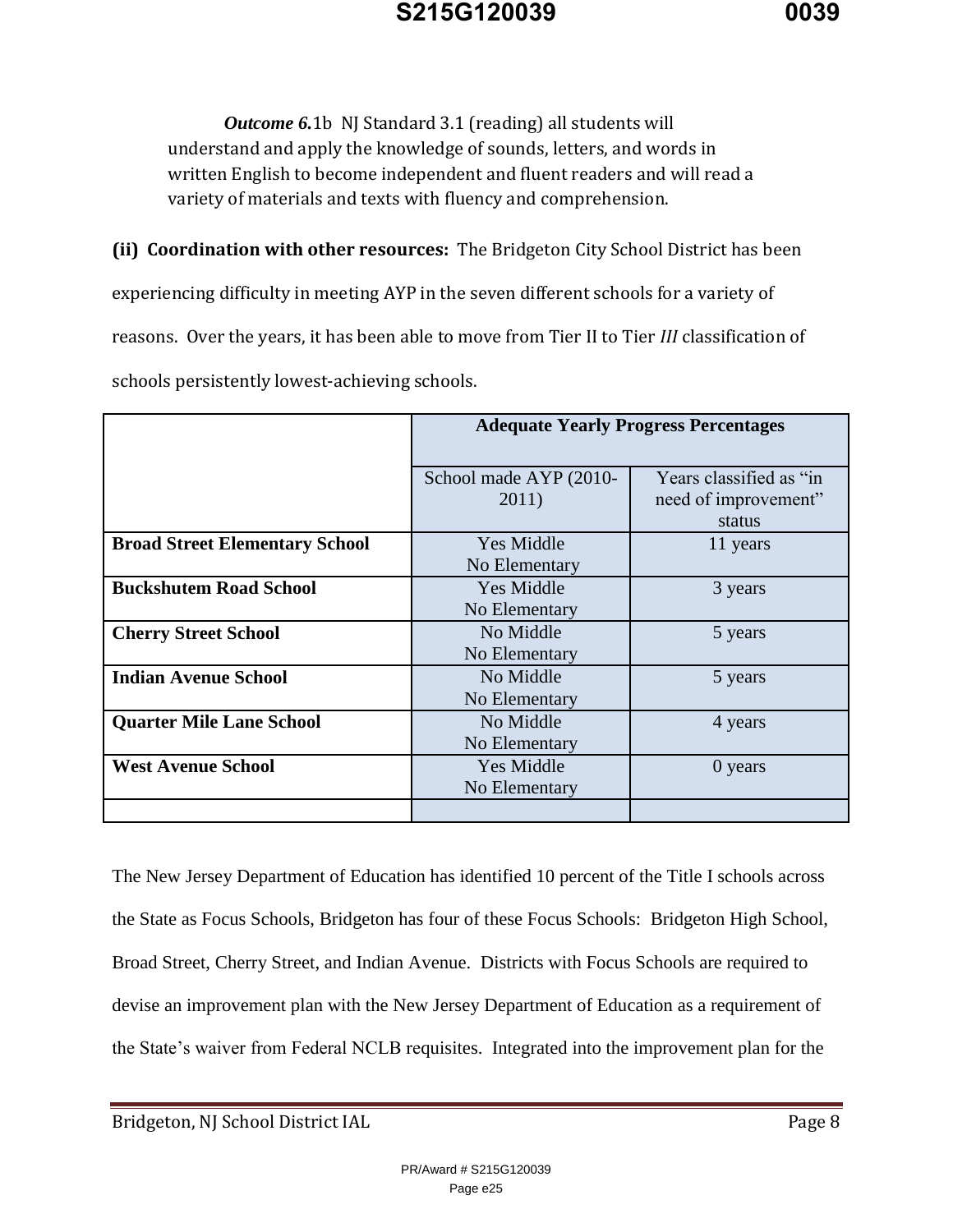Bridgeton City School District is a concentration on improved reading skills. The most recent intensive reading program implemented in the district in 2007 is the guiding reading program. The 100 Book Challenge slips right into the independent reading time and significantly increases the volume of reading. The district is integrating funding from Title I to support the components of the IAL program in 2012 and 2013. Specifically, Title I funding will be made available through the NCLB waiver. The New Jersey State Department of Education has established Regional Achievement Centers for districts with Focus schools. In the Fall of 2012, the Bridgeton City School District must develop a plan through these centers that leads to increased student achievement in their focus areas. The Bridgeton IAL Program will be integrated into the plan for language arts in the elementary grades, should the grant be awarded.

### **(iii) Comprehensive effort to improve teaching and learning and support academic standards:**

As teachers learn to listen to, research, and diagnose what each individual student needs, they will then determine what type of individual, small-group, and whole group instruction best meets the needs of each individual student and the class as a whole. This will be the foundation for the establishment of instructional planning, as well as schedule planning and resource planning.

In order to support teachers in looking at students individually, Bridgeton will use the American Reading Company's 100 Book Challenge (100BC) as part of the IAL program. 100BC is a research-based independent reading program that has instructional and assessment components embedded in both the materials and the implementation framework. Classrooms receive collections of *300* leveled books and because each classroom receives different books, the school is flooded with books that are rotated systematically, ensuring that students have access to the best, most beautiful, and most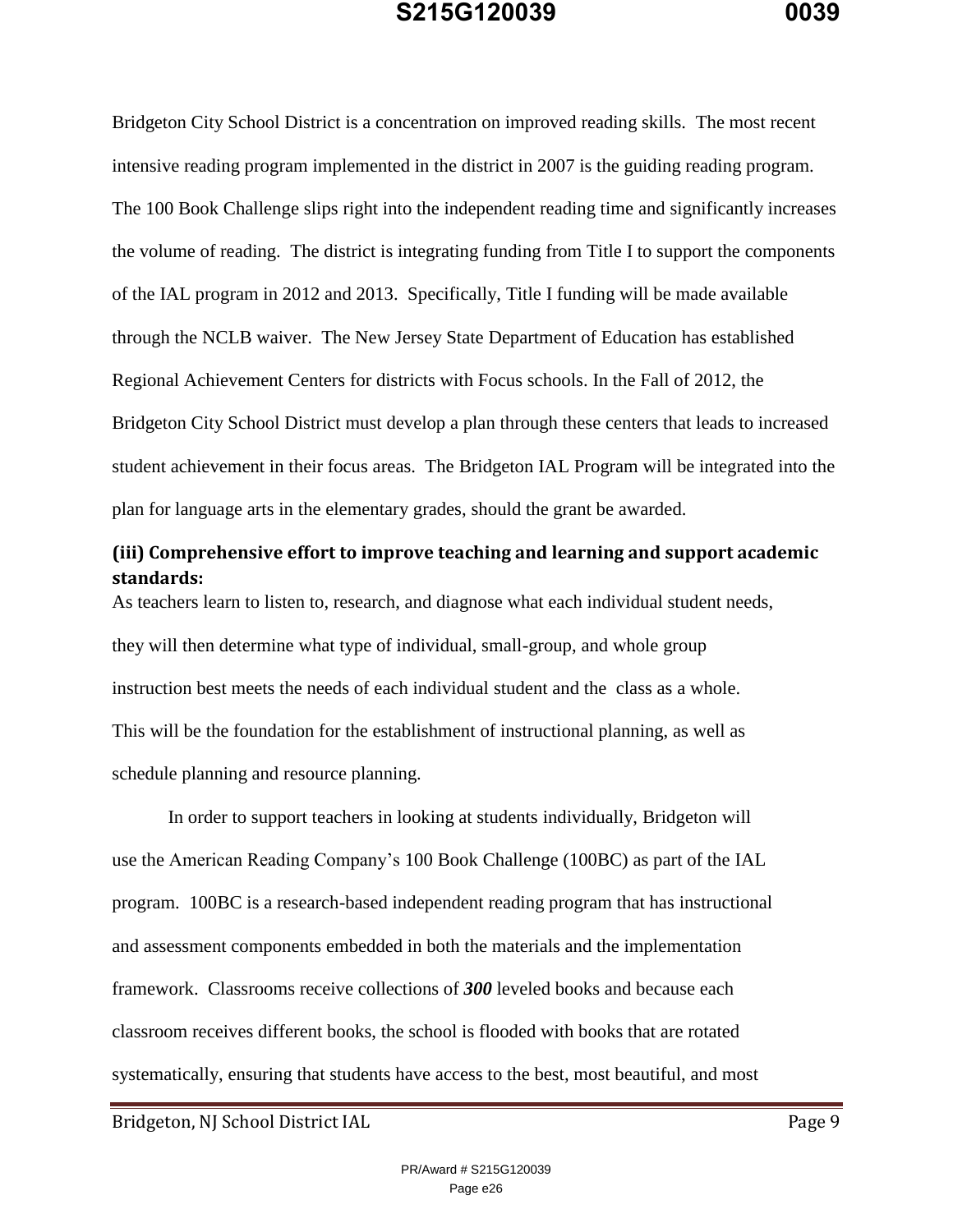engaging trade books on the market—essentially bringing Barnes and Noble into classrooms.

100 Book Challenge (100BC) is a research-based independent reading system whose goal is to improve reading ability, engagement, stamina, and test scores. 100BC bridges the divide between whole language and phonics instruction. Instructional frameworks allow teachers to orchestrate student immersion in authentic literacy experiences that enhance reading skill while at the same time increasing reading engagement and enjoyment. Because students of all ages and all reading levels LOVE reading during100BC, and every student is successful during 100BC, the program brings a huge burst of positive, engaged, productive, Kid Energy to classrooms, schools, and homes. The American Reading Company has data that principals report no children are ever sent to the principal's office during 100BC.

During 100BC, students read in 15-minute increments. These increments are recorded on log sheets and in School Pace (technology supported data base) and students keep a cumulative record of their reading practice over the year. The goal for the IAL program model is 100 Book Challenge, 100 hours of independent reading over the school year. 30 minutes happens in school under the direction of the literacy teacher, and students read for 30 minutes at home—every day, including weekends and holidays. 100BC is designed to promote a reading lifestyle, a habit that will carry students throughout their academic and life experiences.

### **(iv). The extent to which performance feedback and continuous improvement are integral: Common Core Standards-Based Formative Assessment System**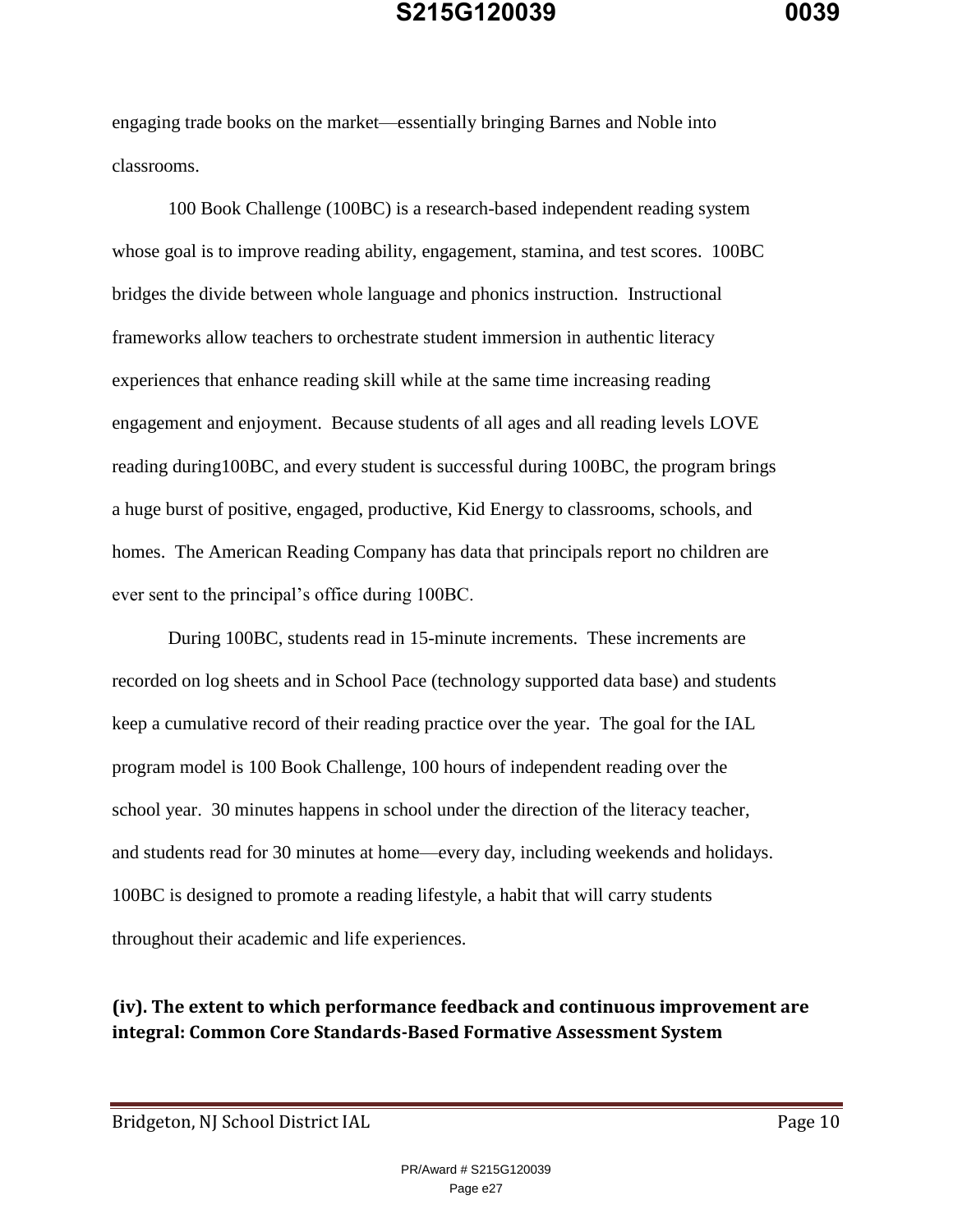Reading proficiency goals are set for every student according to that student's grade level. Teachers use the Independent Reading Level Assessment (IRLA) to guide creation of the Action Plans. The IRLA helps them identify the standards appropriate for each student at that time and plan instruction and support to help the student achieve those standards. The IRLA makes clear where students should be every day if they are going to be college/career ready when they are eighteen. The IRLA is the leveling system that is Common Core standards-based. Because it is standards-based and because the assessment is based on independent reading levels (cold read), the IRLA is highly predictive of student performance on state testing. The IRLA provides a formative assessment framework for teachers, parents, administrators, and students to assess, instruct, and monitor reading proficiency and progress towards clear goals from the first day of Kindergarten. Correlated with all other national leveling systems, the IRLA is a companion piece to the leveling systems and periodic assessments currently in place in the Bridgeton School District: Fountas and Pinnell through grade 8 and the DIBELS data system through 3rd grade.

#### **(c.) QUALITY OF PROJECT SERVICES:**

#### **(i.) Strategies for equal access and treatment of eligible project participants:**

Bridgeton, NJ School District IAL Page 11 Differentiation of Instruction, Intervention and Support for Diverse Learner Populations: 100 Book Challenge is designed to teach schools how to organize instruction so that each child receives what he or she needs, rather than providing one curriculum to all children. As the teacher introduces new skills and strategies to the whole class or small group using the district's Core Curriculum, every student practices those skills and strategies in real books that they can handle successfully. The teacher confers with individuals every day and forms and re-forms small groups to target specific instructional goals. Thousands of books at each child's just-right-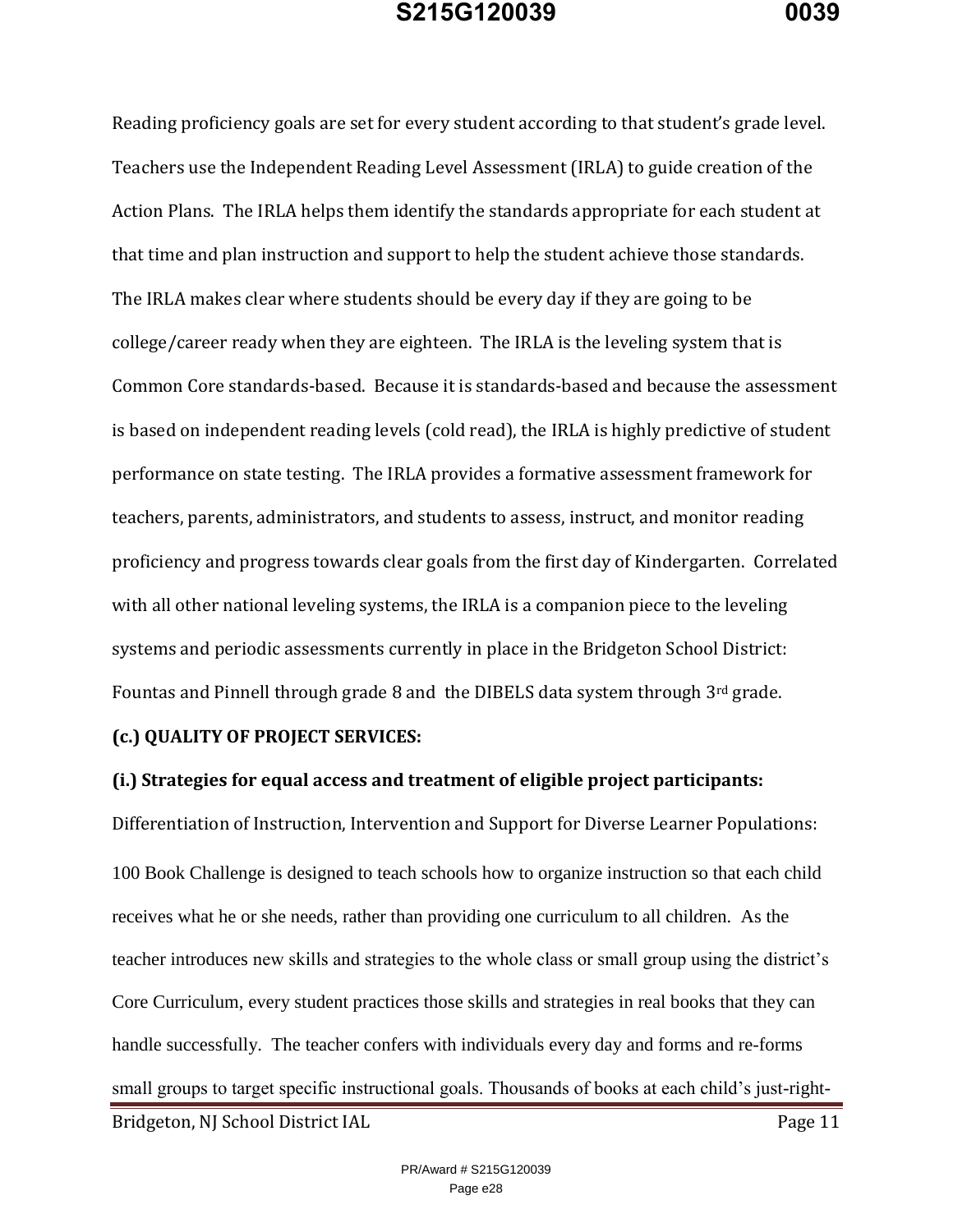success level circulate through every classroom. Every child in the school takes home books every night that they can read and want to read. Gifted children read advanced level materials, struggling readers have 100's of titles available at their level. This approach allows children with learning differences, language differences, and backgrounds of any kind to work together at their own speed, working on what each of them needs to learn next. Individual differences are a strength with 100 Book Challenge school, not a problem. The progress of every student is tracked in real time so interventions can be adjusted to ensure that every child is where he/she needs to be now, in order to be ready for college or career at age 18.

The 100BC leveling system detailed in the Independent Reading Level Assessment (IRLA) map out common core state reading standards so students, teachers and parents know where each child is and what they need to practice to improve. Books are coded to align with the system. Every child, regardless of current reading level, tries on the 100BC color levels, finds their justright-success level and is given a skills card itemizing what he/she needs to practice. These cards go home so parents know specifically how they can help.

Universal Design for Learning: The Bridgeton City School District has just completed a 1.5 year grant funded program (NJ Dept. of Education Talent 21: \$1,950,732) to bring technology into the classrooms that meet the needs of students including those with special needs. Technology now available to students with special needs include touch screen monitors, headphones for hearing impaired, microphones for teachers, white boards for visually impaired, and other assistive devices that reduce the physical barriers for disabled students. The new number of "inclusion" classrooms in the district has reduced the number of separate special needs classrooms in all the schools. Students once stuck in pull out programs are now sitting side by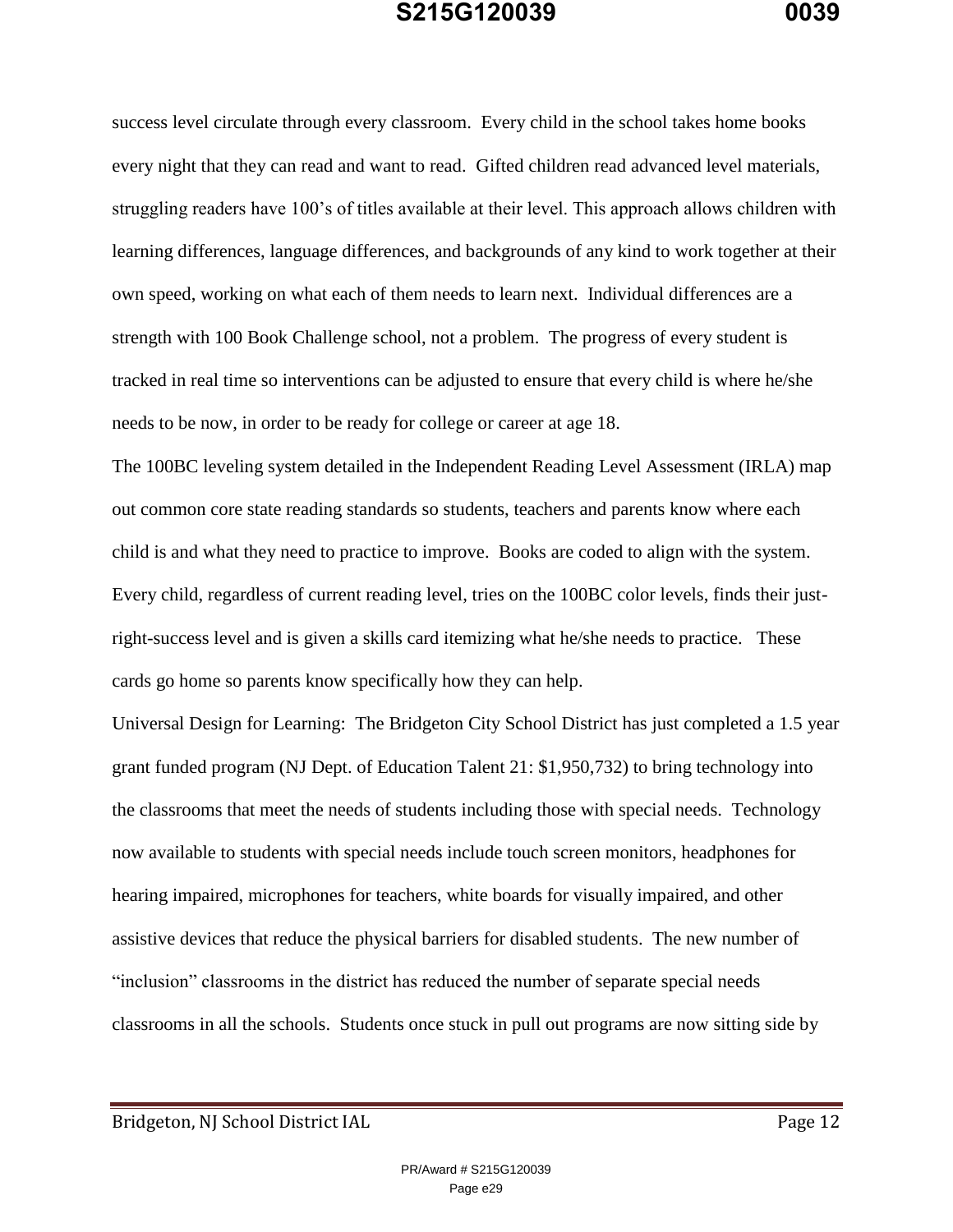side with students without special accommodations. It is a remarkable advance in providing equal access to all students.

#### **ii) The extent to which the services to be provided by the proposed project are appropriate to the needs of the intended recipients or beneficiaries of those services**.

Bridgeton Public Schools and the IAL Team have carefully considered the needs of the target population and the available services built in to the 100 Book Challenge. The proposed services listed below are intended to directly meet the needs of students and families affected by the Innovative Approaches to Literacy Program.

**Need:** District parents are undereducated**. Service to be provided appropriate to this need:**  Parent partnership routines**.**

As part of the 100 Book Challenge, students will participate in a total of 60 minutes of guided and independent reading each day, 30 minutes at school and 30 minutes at home. It is almost as if students receive a free pass to a bookstore with an endless inventory. Each day, the child will arrive home with their own personal selection of books to share with their parents and families. Parents are able not only to share in but also take an active role in what their child is reading and learning. Parents become the number one partner resource to support their child's literacy achievements and foster their love of reading. Students are given take home Skill Cards that enable parents to participate in reading milestones and keep track of their child's accomplishments.

In addition to a seemingly endless supply of printed books also, available to parents is American Reading Company's online digital book database. Participating district school libraries will remain open after school hours to allow parents and students to spend time accessing digital library collections together, thereby allowing parent and child to learn together.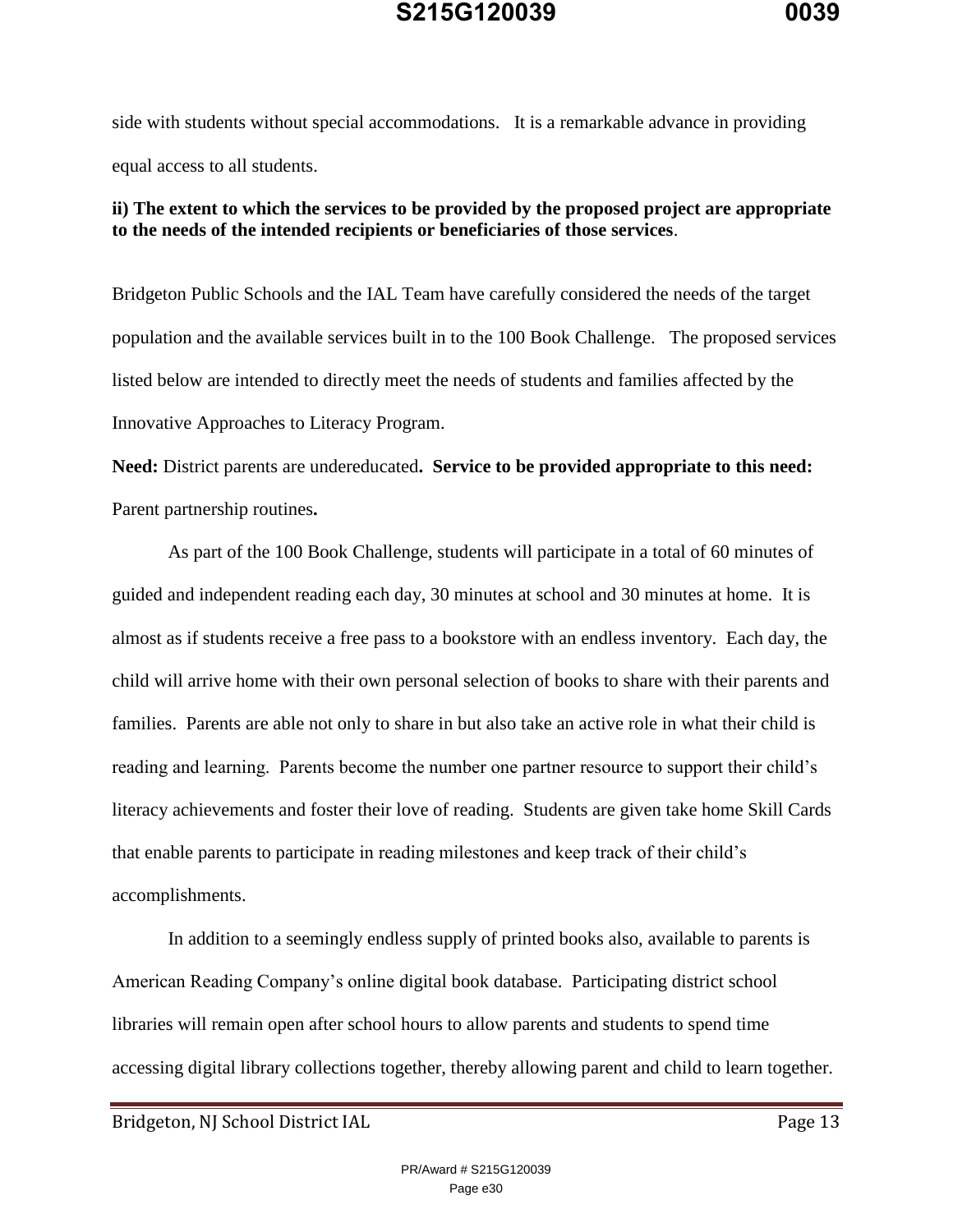Parents will also be able to access digital books and media through the district's website any time from the comfort of their own homes. Parents are integrated into the very building blocks of their child's academic outlook through parent workshops. Bridgeton's Parent Community Involvement Specialist will participant on the IAL team to ensure that after school workshops and sessions geared toward parental outreach and engagement are appropriately tailored to meet the needs of families in the community.

**Need:** Many families in Bridgeton live in poverty**. Service to be provided appropriate to this need:** Common Core Standard leveling system.

American Reading Company was founded by, is owned and run by, educators whose careers have been spent working in large urban public school systems with children of poverty. Each student carries home books every night, into homes that don't always have books. The students (and parents) read those books to the pre-school age children. Parents enjoy the steady traffic of beautiful books that their children WANT to read. Bridgeton's IAL program ensures that every child is reading at home every night.

**Need:** Many families and students do not speak English at home**. Service to be provided appropriate to this need:** 100 Book Challenge en Espanol**.**

There are more than 600 bilingual students in 22 dual language classrooms in early learning centers and kindergarten through second grade classes in the Bridgeton School district. The 100 Book Challenge was designed using the Sheltered Instruction Observation Protocol (SIOP) framework. Oral language work with a partner is built into every lesson, every day. Comprehensible input is maximized. Parent handouts in teachers' guides, including Skills Cards, etc., are provided in both English and Spanish. Complete 100 Book Challenge modules are available in Spanish to assist in building literacy skills for students in bilingual classrooms.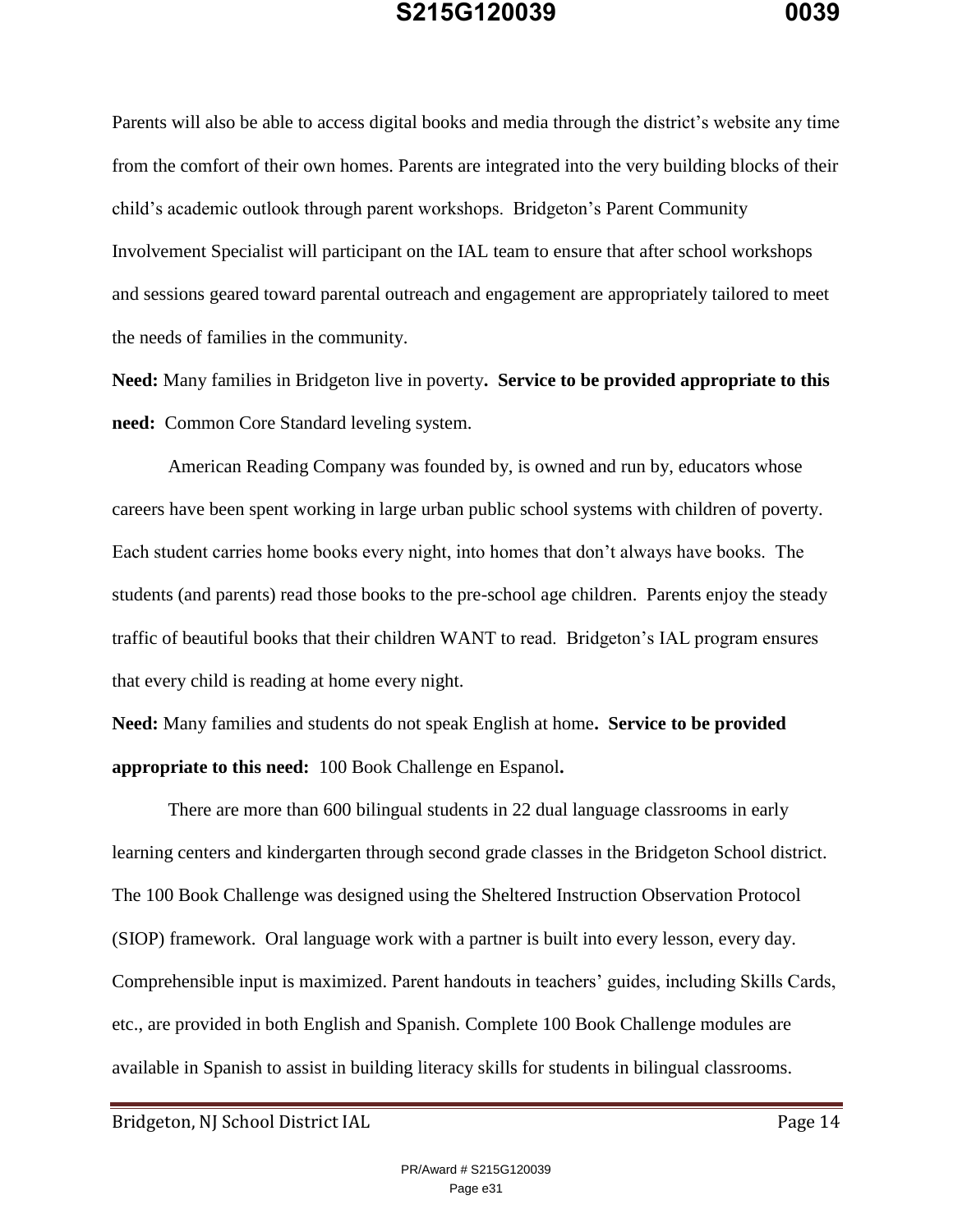Alma Flor Ada and Isabel Campoy work with ARC to ensure that the school's Spanish libraries contain only authentic literature and the best Spanish translations. The American Reading Company, along with Bridgeton Public School District, believes that it is imperative to make all students proficient or advanced in both languages

# **(iii) Professional development services are of sufficient quality, intensity, and duration: Scientifically based design for professional development:**

#### **Leadership Workshop**

Imbedded in the Bridgton IAL program is participation in an intensive, transformational *Response to Intervention* Framework. This RTI Framework (RTIF) is built around several features—rigorous, embedded professional development that centers on developing the principal as model, leader, and chief investigator; an extensive data management, monitoring, and tracking system; and an instructional framework that allows for the lab/workshop model of teaching and learning. (evidence based references for each workshop are in "other attachments") Leadership Training for principals, literacy coaches, and other administrators is led by the ARC's (American Reading Company) Chief Academic Officer (a former Principal and Regional Superintendent in the Philadelphia public school system). School leadership teams are introduced to their ARC Coaches and are coached through initial stages of planning for 100 Book Challenge. Targets are set. Support systems are introduced. Expectations are outlined. Particular focus is placed on the 100 Book Challenge system of feedback loops that will give teams the data they need to re-organize their thinking and their resources to ensure the success of every child in their care. Using a district computer lab with internet connections, every participating Principal, IT Coordinator and Literacy Coach learns how to log onto School Pace,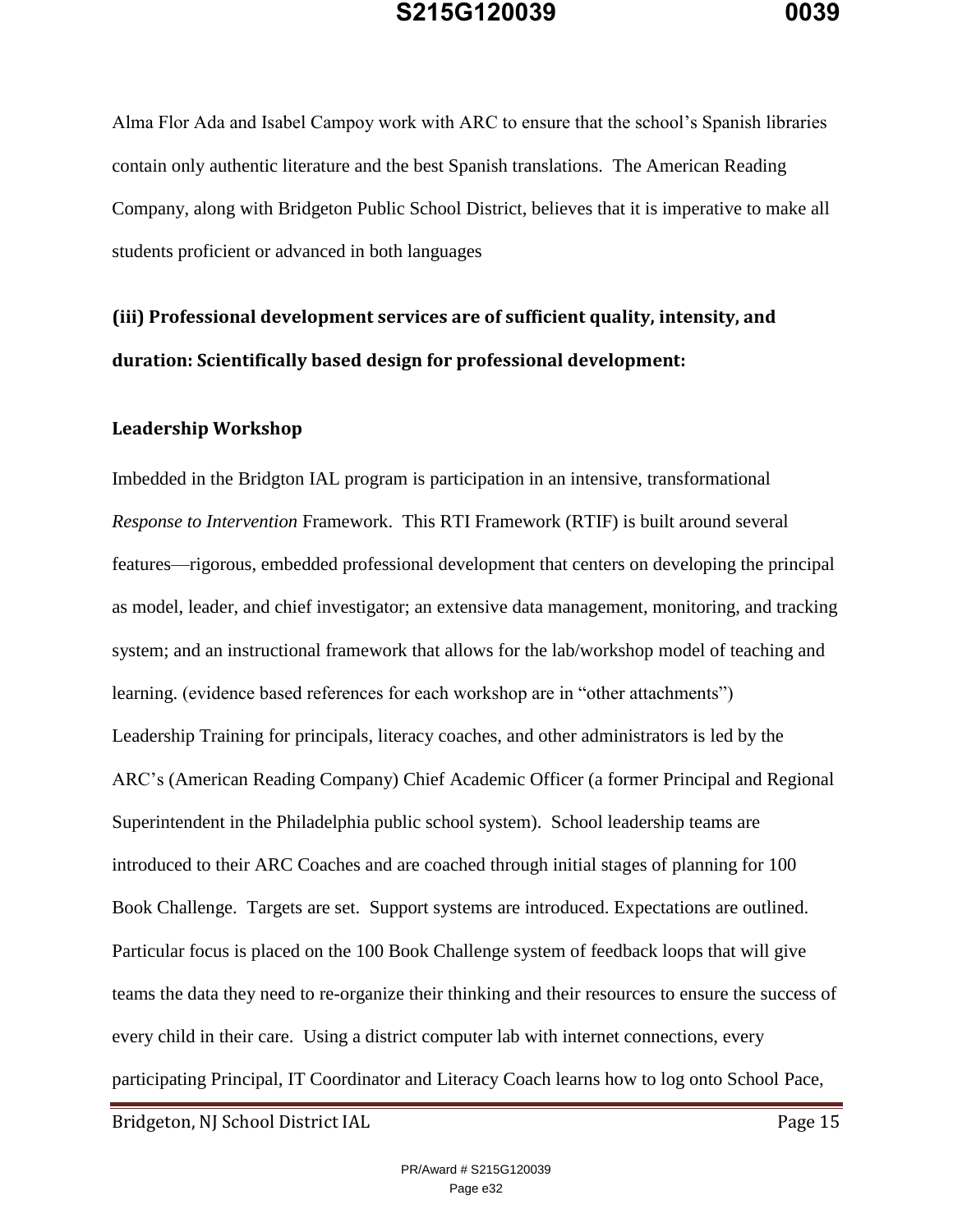enter data, obtain quick analyses and reports to assess student, classroom, and school level

progress.

### **Leadership Goals:**

- Principal is actively involved in each of the 27 in-school Coaching Days conducted by the American Reading Company Executive Coach.
- Each Coaching Day begins and ends with a brief meeting between Principal and Coach to set objectives, review progress, and revise Action Plan.
- Principal co-leads at least 2 classroom sessions with the Coach on each Coaching Day.
- Principal co-leads RTI grade group meetings at the School Data Wall twice a month with the Coach.
- Principal runs RTI Leadership Team meetings weekly, reviewing classroom and student progress data to ensure every teacher is fully implementing each of the Action Steps and that every student is trending toward grade-level reading proficiency by year's end.
- Principal coaches one below-level student daily.
- Principal works in one classroom daily during 100 Book Challenge time.
- **Key Metric Reported**: % of participation in 30 ARC staff development events.

**Teacher Expertise:** Every teacher is an expert in the teaching of reading, prepared to ensure that

every student receives high-quality, research-based instruction.

#### **Start-Up Workshops**

Participating teachers and the rest of the school staff meet to learn Action 100. Goals are set,

systems established, grade-group work teams begin their collaborative review of student data.

Content is presented using hands-on, small group, and video or classroom work.

#### **Fishbowl Classroom Demonstrations**

The ARC coach demonstrates each Action Step in a classroom at each grade level, while the

other teachers at that grade level are released to observe and then discuss. The principal

participates in at least 2 of these fishbowls. The school Literacy Coach participates in all of

them.

#### **One-on-one Classroom Support Visits**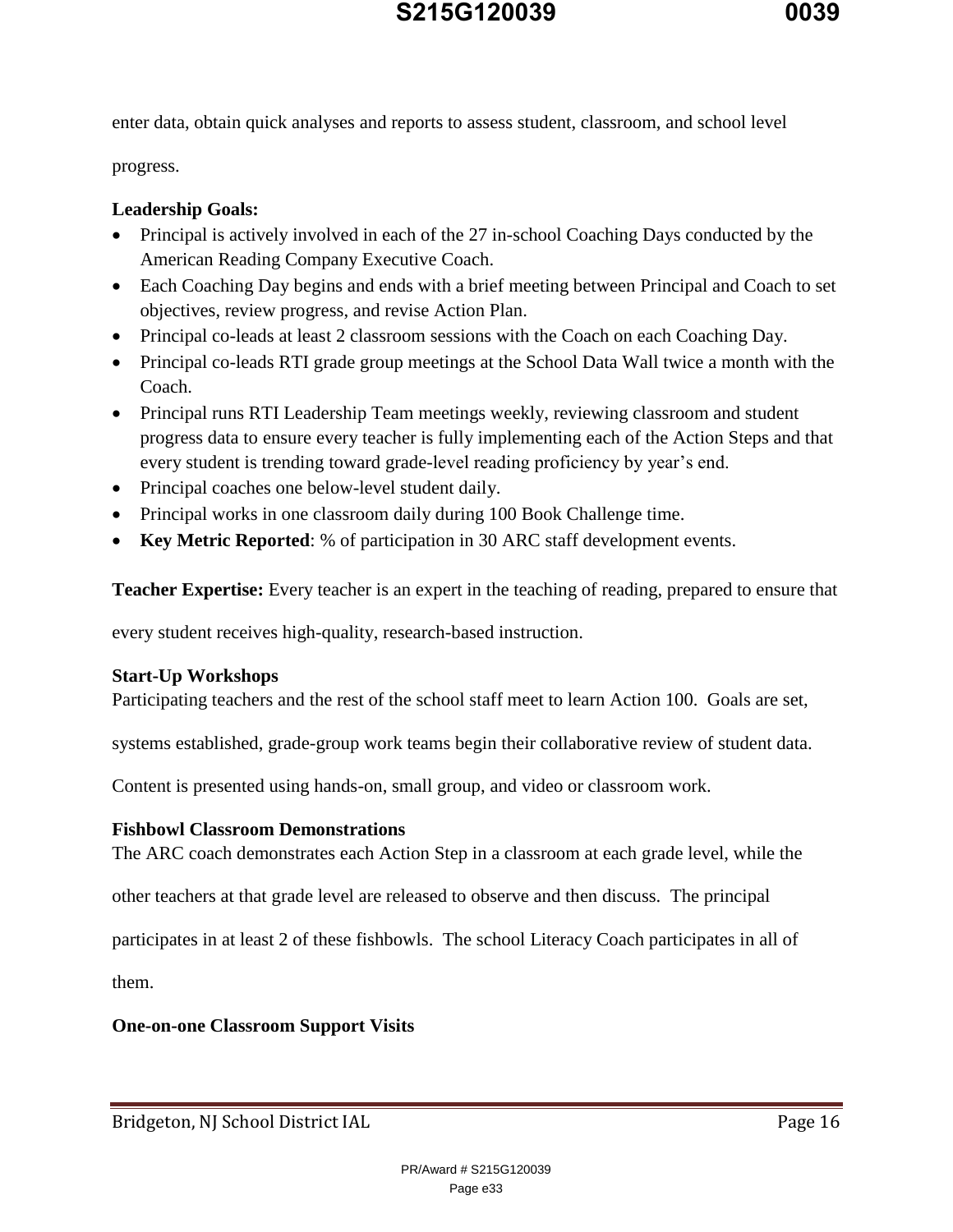The ARC coach, accompanied by the principal and the Literacy Coach, go into individual classrooms to provide follow-up support after the Fishbowl demonstration for each Action Step. While the ARC coach will only be able to get to 6 classrooms in a day, the principal accompanies her to at least 2 of those classrooms, and the Literacy Coach stays with her all day. The principal and the Literacy Coach then provide 1-1 follow up support for all the other participating teachers for each Action Step.

#### **Teacher Expertise Goals:**

- American Reading Company Executive Coach models each of the following Action Steps for small groups of teachers in their classrooms (fishbowl demonstrations by grade groups).
- The ARC Coach, Principal, and Literacy Coach provide one-on-one classroom coaching visits for every teacher for each of the Action Steps.
- The average rate of reading progress for the students in each classroom is visible on an ongoing basis, so teachers and principals can monitor the effectiveness of their instruction.

 Teacher learning results from their daily use of the tools provided with each Action Step. **Key Metric**: % of teacher participation in ARC staff development events

#### (**d). ADEQUACY OF RESOURCES**

#### **(i) Costs are reasonable in relation to objectives, design and significance:** More than three

quarters of the requested funding will go directly to programmatic implementation of the

Bridgeton IAL program. Salaries of key personnel, other than the administrative assistant, are

in-kind. Over two years, approximately of the budget is for books and materials, while

is for professional development and is for the management of the grant.

#### **(ii) Costs are reasonable in relation to the numbers of persons served: The Bridgeton IAL**

#### **program will result in**:

- professional development for 13 in the leadership roles, 137 classroom teachers and 12 Master teachers, 6 librarians, 20 community early childhood care providers
- 2,477 number of children pre-K grade 2
- 298 number of children 3 years old and younger
- 1,890 approximate number of families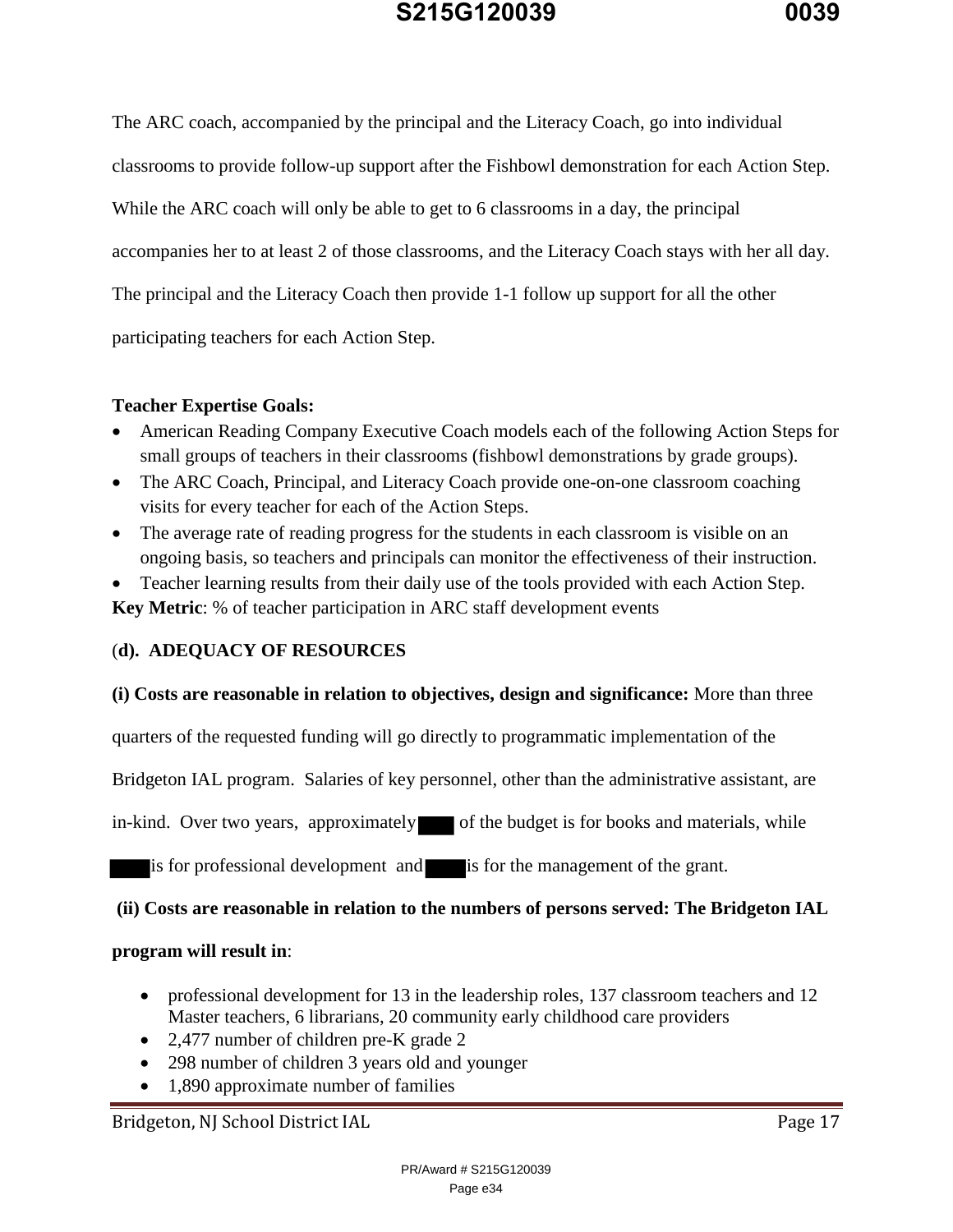Based on the IAL application award amount of **per year, the Bridgeton IAL program** will cost approximately **per child each year.** 

(e). QUALITY OF MANAGEMENT PLAN:

(i). The adequacy of the management plan to meet objectives of the proposed project:

The IAL Team: The Bridgeton IAL team consists of the Dr. Celeste Merriweather, the district

Director of Funded Programs and supervisor of Community Parent Involvement Specialists;

Barbara Wilchensky, the district Intervention Specialist; Dr. Tanya Robinson, the Bridgeton

Early Childhood Supervisor; Veronica Gbesi, the district language arts supervisor and supervisor

of librarians; Colleen Wright, the Cheryl Chadwick early Learning Center (Community Center)

director; Ericka Okafor, district bi-lingual supervisor; Mr. Nedd Johnson, Assistant

Superintendent of Curriculum and Instruction (all resumes "other attachments")

| <b>Timeframes</b>           | <b>Implementation Activities</b>                                                                                                                                                                                                                 | <b>Responsibility</b>                                                                                                                   |  |
|-----------------------------|--------------------------------------------------------------------------------------------------------------------------------------------------------------------------------------------------------------------------------------------------|-----------------------------------------------------------------------------------------------------------------------------------------|--|
| <b>YEAR ONE</b>             |                                                                                                                                                                                                                                                  |                                                                                                                                         |  |
| Month 1<br>(Nov)            | Planning for Bridgeton IAL implementation, hire IAL<br>administrative assistant<br>Order all related supplies                                                                                                                                    | IAL team, ARC and<br>Community<br>Partners                                                                                              |  |
| Month 2<br>(Dec)            | Steps 1 and 2: School Expertise Training (Leadership and<br>teachers)<br>Formative evaluation activities                                                                                                                                         | IAL team, teachers,<br>principals,<br>librarians, and ARC                                                                               |  |
| Month <sub>3</sub><br>(Jan) | Steps 3 and 4: Independent reading Levels determined. 100<br>Book Challenge established in pre K to grade 1 classrooms<br>Formative evaluation activities                                                                                        | IAL team, teachers,<br>principals,<br>librarians, and ARC                                                                               |  |
| Month 4<br>(Feb)            | Continue all initiatives in Early Childhood Centers.<br>Steps 5 and 6: Initiate systems for parent engagement and<br>home reading. Implement systems for data management<br>and Tier II and III interventions<br>Formative evaluation activities | IAL TEAM, IAL<br>team, teachers,<br>principals,<br>librarians, and ARC<br><b>Community Parent</b><br>Involvement<br>Specialists and ARC |  |
| Month 5<br>(March)          | Continue all initiatives.<br>Step 7: Articulate and implement explicit systematic<br>instruction preK-1                                                                                                                                          | IAL team, teachers,<br>principals,<br>librarians, and ARC                                                                               |  |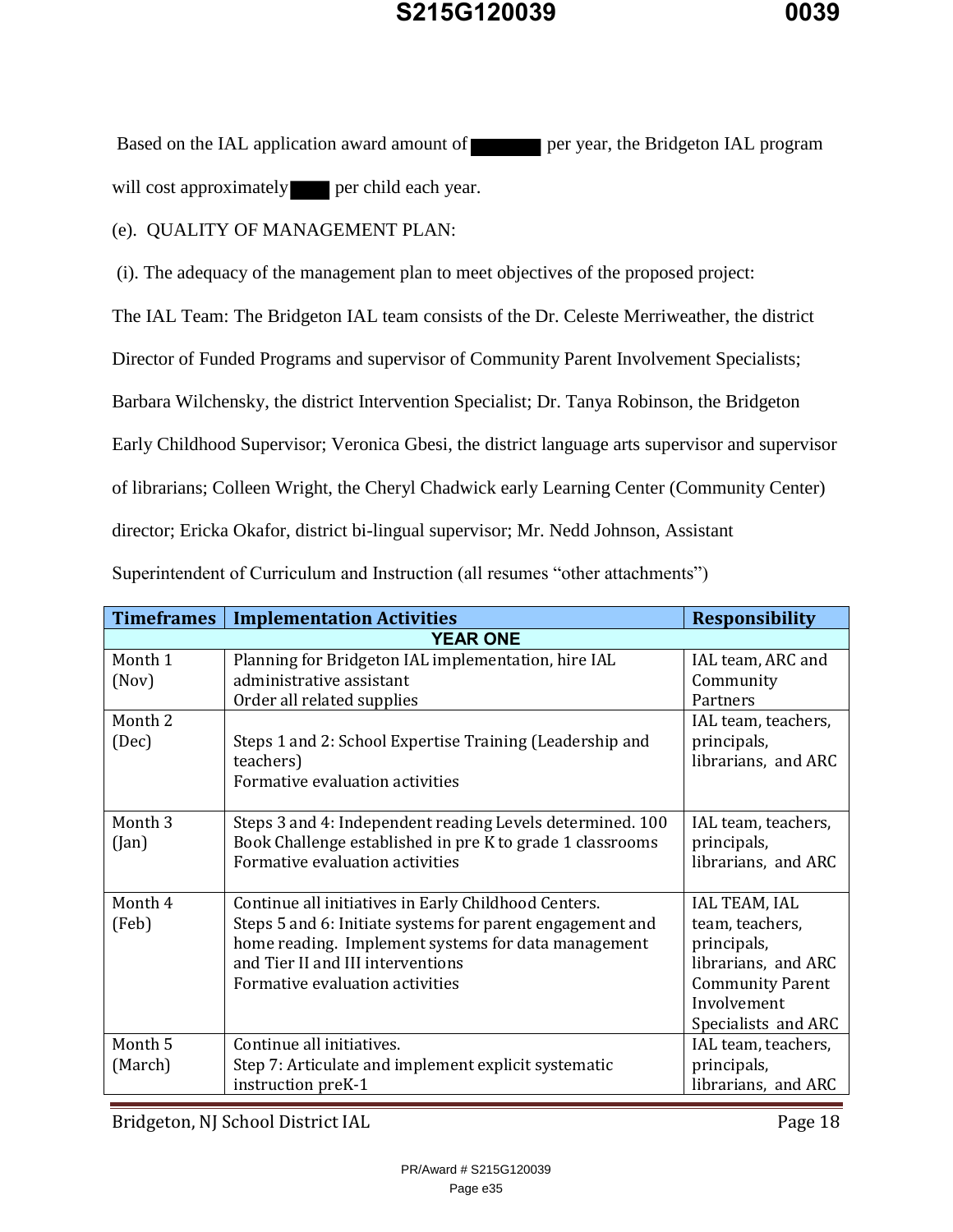| <b>Timeframes</b>                                                                                                                                                                                           | <b>Implementation Activities</b>                                                                       | <b>Responsibility</b> |
|-------------------------------------------------------------------------------------------------------------------------------------------------------------------------------------------------------------|--------------------------------------------------------------------------------------------------------|-----------------------|
|                                                                                                                                                                                                             | Step 8: Establish conferencing and use of formative                                                    |                       |
|                                                                                                                                                                                                             | assessment pre K-1                                                                                     |                       |
|                                                                                                                                                                                                             | Formative evaluation activities                                                                        |                       |
| Month 6                                                                                                                                                                                                     | Continue all initiatives.                                                                              | IAL team, teachers,   |
| (April)                                                                                                                                                                                                     | Step 9: Implement student-based differentiated instruction                                             | principals,           |
|                                                                                                                                                                                                             | pre K-1                                                                                                | librarians, and ARC   |
|                                                                                                                                                                                                             | Formative evaluation activities                                                                        |                       |
| Month 7                                                                                                                                                                                                     | Continue all initiatives.                                                                              | IAL team, teachers,   |
| (May)                                                                                                                                                                                                       | Step 10: Implementation of small flexible groups                                                       | principals,           |
|                                                                                                                                                                                                             | Formative evaluation activities                                                                        | librarians, and ARC   |
| Month 8                                                                                                                                                                                                     | Summer IAL workshop                                                                                    | IAL team, teachers,   |
| (June)                                                                                                                                                                                                      | Step 11: Support intensive one-to-one intervention                                                     | principals,           |
|                                                                                                                                                                                                             | Formative evaluation activities                                                                        | librarians, and ARC   |
| Month 9                                                                                                                                                                                                     | Step 12: Beyond the Literacy Block                                                                     | IAL team, teachers,   |
| $($ July $)$                                                                                                                                                                                                |                                                                                                        | principals,           |
|                                                                                                                                                                                                             |                                                                                                        | librarians, and ARC   |
|                                                                                                                                                                                                             | Year One Outcomes: Outcome 1.1.b Bridgeton early childhood centers (Cheryl Chadwick Early              |                       |
|                                                                                                                                                                                                             | Learning Center and Geraldyn O. Foster Early Childhood Center) will implement classroom                |                       |
|                                                                                                                                                                                                             | libraries encouraging a love of books                                                                  |                       |
|                                                                                                                                                                                                             | <b>Outcome 1.2a:</b> Program director will work closely with the educational community to adapt a      |                       |
|                                                                                                                                                                                                             | library media curriculum to correspond with classroom learning.                                        |                       |
| targeted grades.                                                                                                                                                                                            | <b>Outcome 1.2b:</b> Elementary schools will increase their literacy selection of books in Spanish for |                       |
|                                                                                                                                                                                                             | <b>Outcome 1.3a:</b> 100 Book Challenge motivates students to read 30 minutes a day including          |                       |
| digital books                                                                                                                                                                                               |                                                                                                        |                       |
|                                                                                                                                                                                                             | <b>Outcome 1.3b:</b> The district will provide professional development for all targeted IAL staff in  |                       |
|                                                                                                                                                                                                             | the use of online tracking, implementation and assessment data bases                                   |                       |
| <b>Outcome 1.3c:</b> The district will provide professional development to train library media                                                                                                              |                                                                                                        |                       |
|                                                                                                                                                                                                             | specialists in the 100 Book Challenge challenges                                                       |                       |
| <b>Outcome 2.2a:</b> Parent Community Involvement Specialist will participate on the IAL team.                                                                                                              |                                                                                                        |                       |
|                                                                                                                                                                                                             | <b>Outcome 3.1a</b> Students read across content areas through their selection                         |                       |
| <b>Outcome 3.1 b</b> Core Curriculum Standards are integrated into both literature and informational                                                                                                        |                                                                                                        |                       |
| text                                                                                                                                                                                                        |                                                                                                        |                       |
| <b>Outcome 4.1a:</b> District school libraries will be open for access to digital collections                                                                                                               |                                                                                                        |                       |
| <b>Outcome 4.1b:</b> Students and parents will be encouraged to attend summer session library hours<br><b>Outcome 4.2a</b> District Response to Intervention Coach will work with early learning centers to |                                                                                                        |                       |
| identify at risk readers before they enter kindergarten                                                                                                                                                     |                                                                                                        |                       |
|                                                                                                                                                                                                             |                                                                                                        |                       |
|                                                                                                                                                                                                             | <b>YEAR TWO</b>                                                                                        |                       |
| Quarter 1                                                                                                                                                                                                   | Implement all initiatives in grades 2                                                                  | IAL team, teachers,   |
|                                                                                                                                                                                                             |                                                                                                        |                       |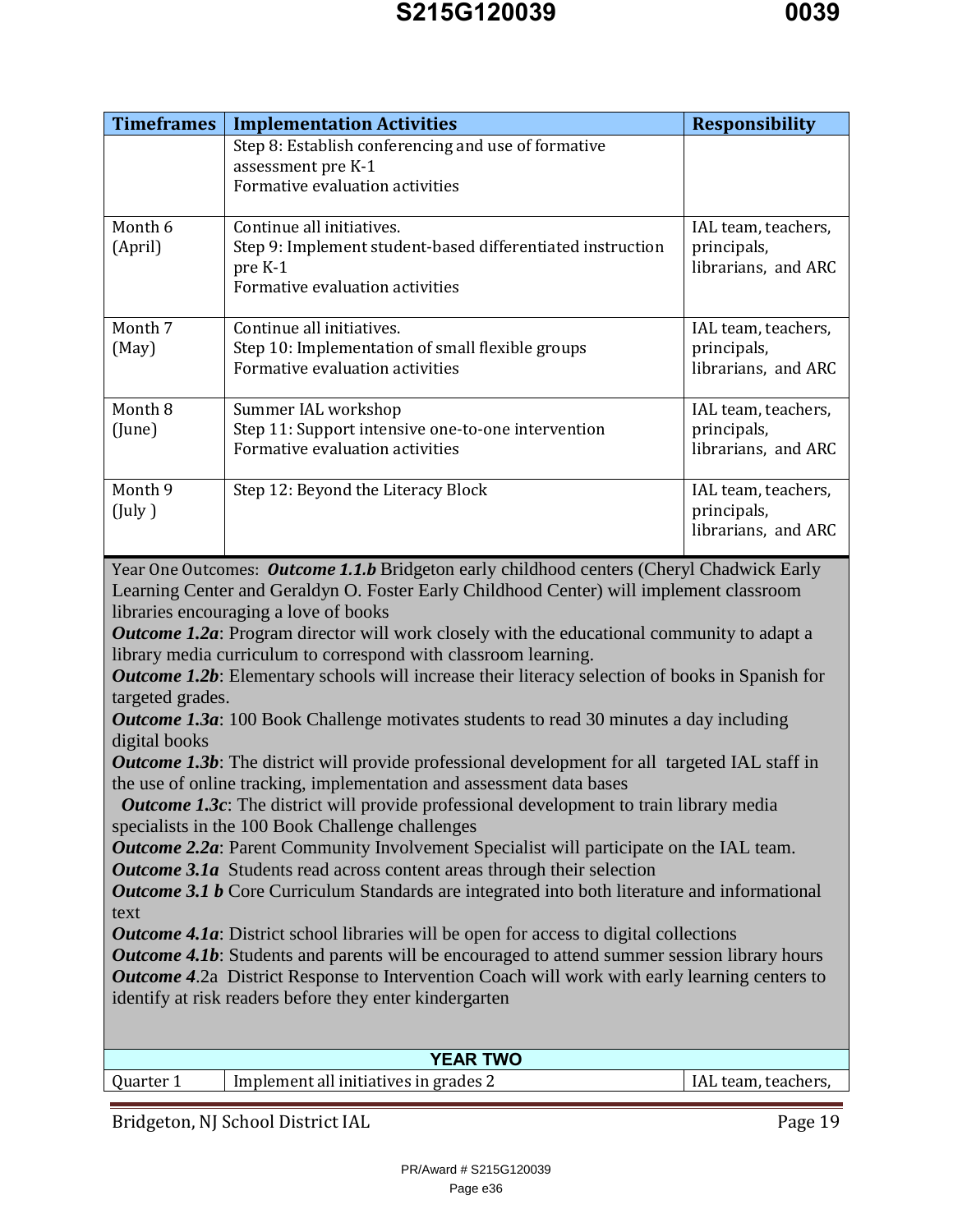| <b>Timeframes</b> | <b>Implementation Activities</b>                          | <b>Responsibility</b> |
|-------------------|-----------------------------------------------------------|-----------------------|
|                   | Formative evaluation activities                           | principals,           |
|                   |                                                           | librarians, and ARC   |
| Quarter 2         | Support intensive one to one intervention all ages        | IAL team, teachers,   |
|                   | Formative evaluation activities                           | principals,           |
|                   |                                                           | librarians, and ARC   |
| Quarter 3         | Continue all initiatives.                                 | IAL team, teachers,   |
|                   | Formative evaluation activities                           | principals,           |
|                   |                                                           | librarians, and ARC   |
| Quarter 4         | Continue all initiatives. Summative evaluation activities | IAL team, teachers,   |
|                   |                                                           | principals,           |
|                   |                                                           | librarians, and ARC   |

ear Two Outcomes:

**Outcome 1.1a:** Bridgeton City School District classrooms Pre K-grade 2 will build classroom libraries encouraging reading at the "just right" level and beyond

*Outcome 5.1a* All targeted children in the Bridgeton IAL program will have read on the "just right" level fostering the enjoyment that comes with reading.

**Outcome 5.1b** All staff of targeted children in the Bridgeton IAL program will be trained on the 100 Book Challenge which includes but is not limited to differentiated instruction based on student's developmental levels and supported by universal design for learning

*Outcome 6*.1a CCC: Literacy skills and understandings required for college and career readiness

*Outcome 6.1b NJ Standard 3.1 (reading) all students will understand and apply* the knowledge of sounds, letters, and words in written English to become independent and fluent readers and will read a variety of materials and texts with fluency and comprehension.

#### **(ii). The extent to which the time commitments are appropriate**:

During a typical work week in the district, it is expected that the following persons will devote a

percentage of their time on the Bridgeton IAL program.

| Principal Investigator, Dr. Merriweather:          | 10% time on task  |
|----------------------------------------------------|-------------------|
| Project Director: Barbara Wilchensky:              | 35% time on task  |
| <b>IAL Program Administrative assistant: TBD</b>   | 100% time on task |
| Supervisors of curriculum and early childhood:     | 8% time on task   |
| Dr. Tanya Robinson, Veronica Gbesi, Colleen Wright |                   |
| <b>Classroom</b> teachers:                         | 8% time on task   |
| Librarians and community parent specialists        | 5% time on task   |
|                                                    |                   |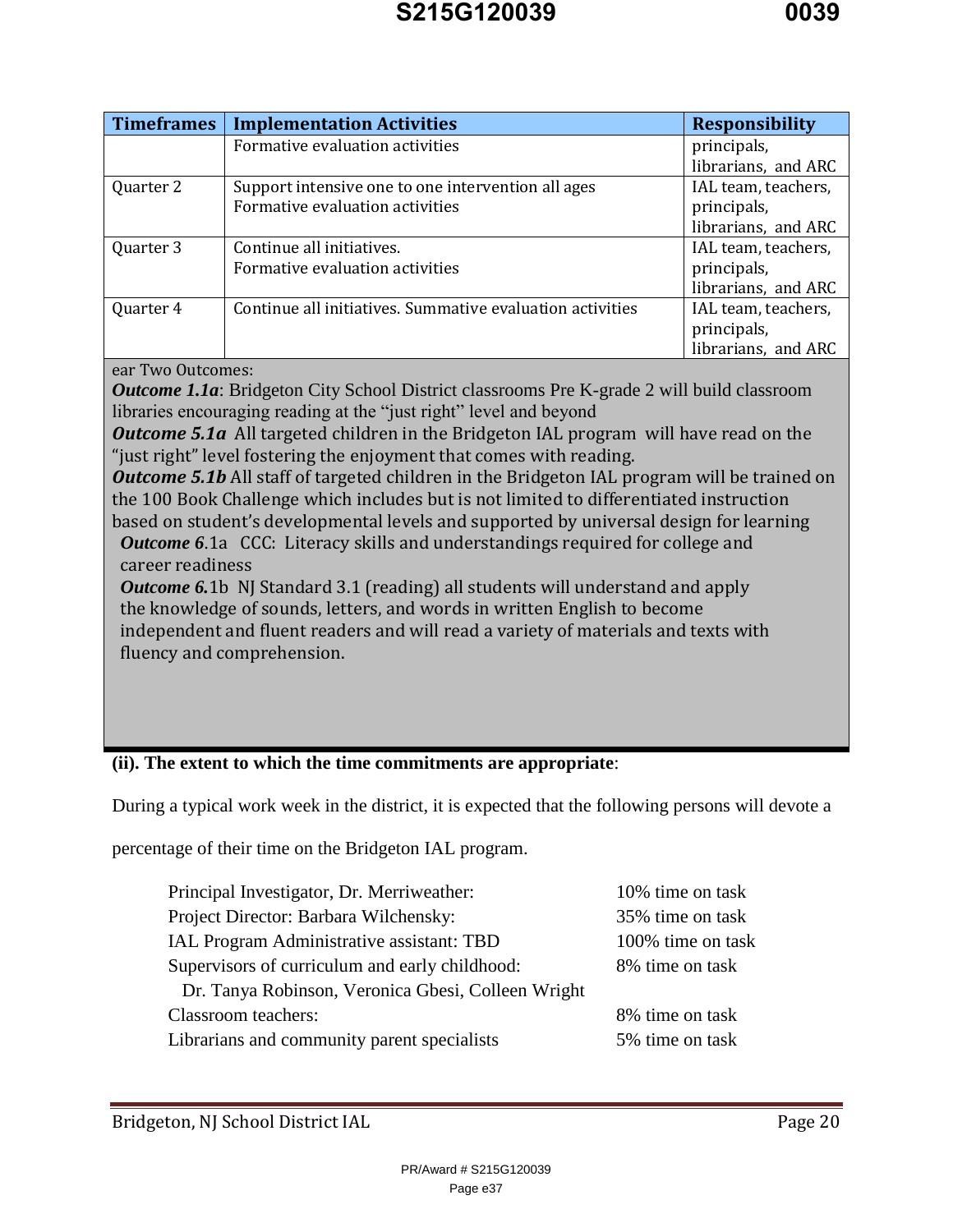With the exception of the full time IAL program administrative assistant, all Bridgeton employees are providing in-kind support showing an investment in educational infrastructure, self-sustaining shared workload and administrative oversight handled by existing highly qualified administrators.

**(iii). The adequacy of mechanisms for ensuring high-quality products and services from the proposed project:**

**60 Minutes of Daily Reading Practice:** Students read 30 minutes in school and 30 minutes at home. Quantity practice targets are set, monitored, and rewarded, ensuring every student adopts the independent reading routines of academically successful students.

**Every Student Working at Appropriate Level:** Using national standards for reading proficiency, both books and students are leveled based on what readers need to know and be able to do at each of the five developmental stages of reading acquisition.

Connects Bridgeton IAL Reading Initiatives to Common Core Standards:

100 Book Challenge aligns existing reading materials and assessment tools using one simple color-coded leveling platform, keyed to Common Core Standards, that students, teachers, and parents can understand and use to ensure every student is making expected progress towards proficiency.

**Includes Parent Partnership Routines:** Each student arrives home every afternoon with 1, 2 or 3 or more trade books that are part of a system designed for their achievement. The standardsbased book sizing system and take home Skills Cards keep parents informed and participating in their children's success.

*Scientifically based products and services*: Longitudinal and quasi-experimental studies have demonstrated ARC's ability to empower teachers to close the achievement gap and improve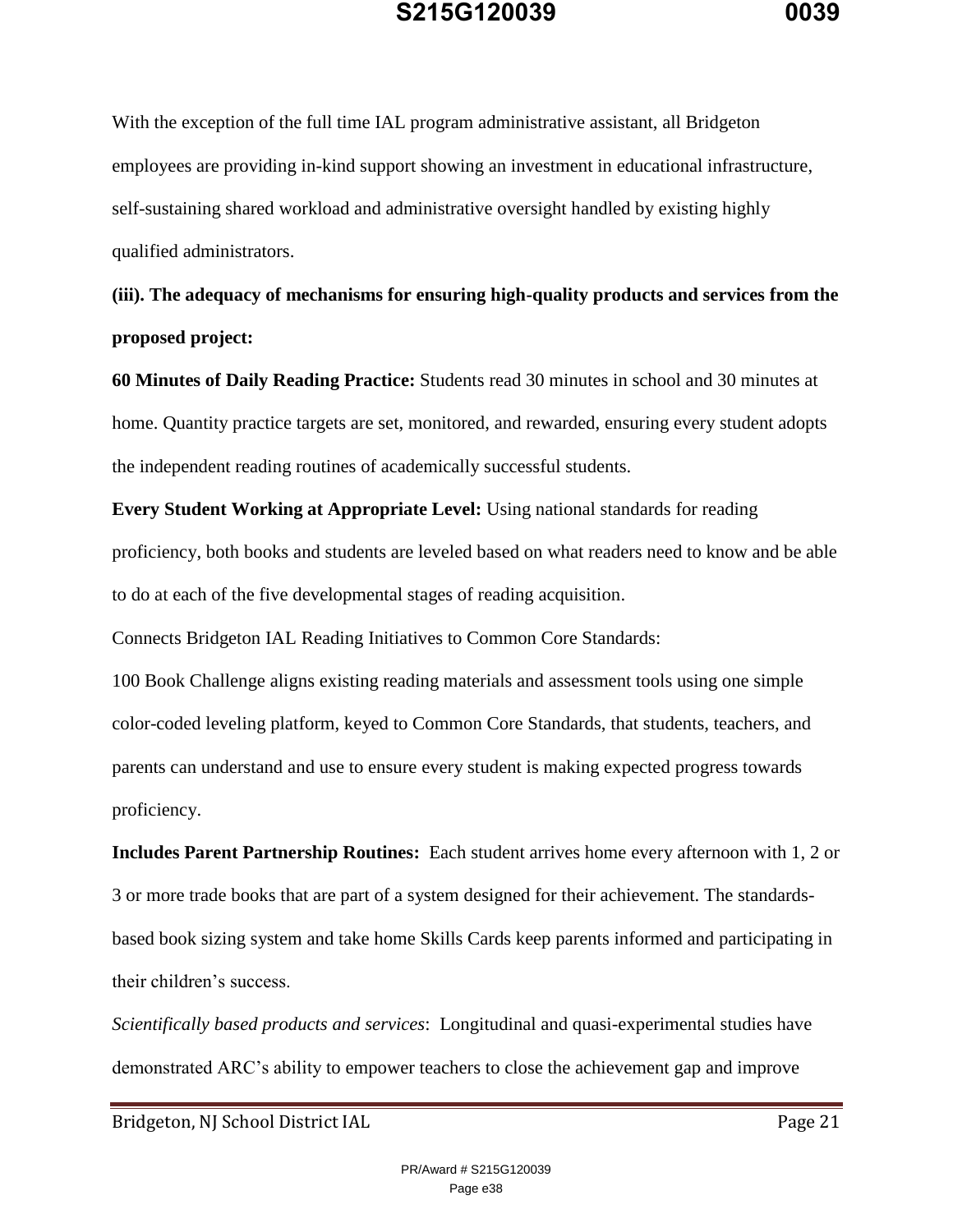student reading achievement. This includes a 2005 longitudinal study of nearly 16,000 students in Philadelphia public schools and 1999 and 2001 quasi-experimental studies of more than 3,000 students conducted by Temple University's Dr. Joseph DuCette. (see other attachments).

#### **(f) Quality of Evaluation**

**(i) Methods of evaluation include use of objective performance measures.** The evaluation of this program will be a cooperative effort between IAL program staff and a qualified external evaluation team from the Educational Information and Resource Center located at Rowan University, NJ. The external team selected will provide technical assistance with the necessary expertise to meet the evaluation requirements. (capacity statement in "other attachments")

#### **Task 1 –Establish Preliminary Data Base for the Program**

The evaluators will assist the IAL Team in compiling the necessary information about the program and establish a preliminary database that will guide the evaluation effort.

#### **Task 2 – Finalize Evaluation Questions**

Insofar as long-term performance goals for the program may not be fully evidenced until completion of the program, it is necessary to establish benchmarks within the evaluation design to adequately address progress toward the ultimate achievement of the goals over the life of the program. The evaluation team will assist IAL Team in the development of suitable literacy benchmarks with which to measure progress toward the goals (e.g. baseline and summative data based on standardized measurements).

Concurrently, the evaluation team will assist the IAL Team in finalizing the evaluation questions that follow immediately in draft form. Please note that the questions that follow are not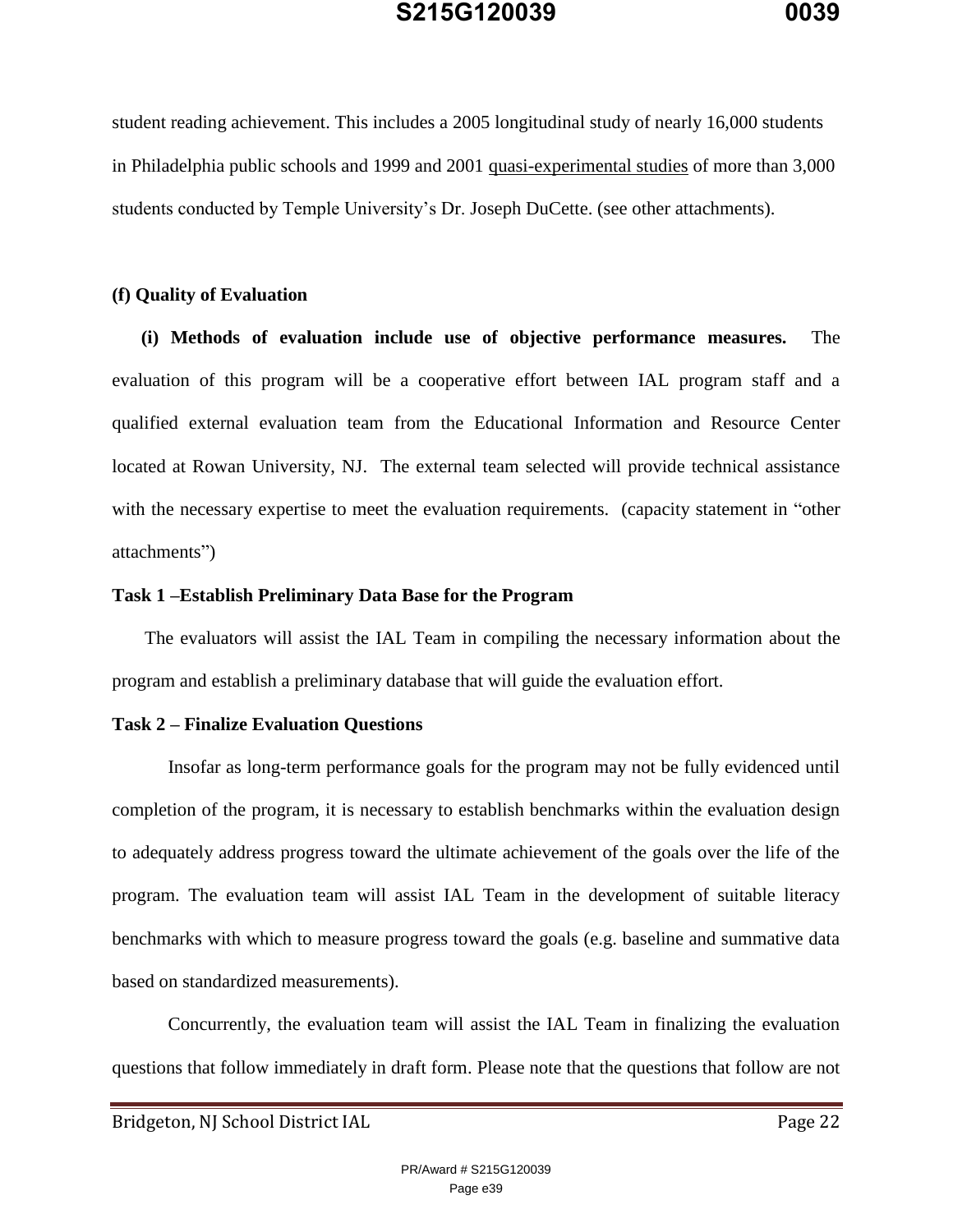intended to be inclusive but reflect the immediate objectives of the IAL program. Additional questions, tools and instruments will be prepared that address each of the goals and performance indicators delineated in the program. The extent to which the Bridgeton IAL program:

- Will obtain a contextually diverse collection of books, including digital books and reference material via in-school and online selection
- Will provide more resources to non-English and English as a second language students and families.
- Will implement through technology a literacy program that is universal to all the elementary schools.
- Will provide students with access to digital books during nonschool hours
- Increase the number of parents and families involved in all literacy activities in the community.
- Implement thematic content area reading in k-2 classrooms
- Provide students with access to libraries during nonschool hours
- At Gateway Community Action Agency (non-profit community center) will be included in professional development for staff of infant through age 4
- 100 Book Challenge will be implemented
- Will be aligned with the Common Core State Standards Initiative and the New Jersey Core Curriculum Standards

### **Task 3 – Analyze Related Program Data**

The evaluation team will conduct periodic program monitoring visits to each school site for the purpose of making careful observations of program services and activities. These visits will also include information interviews with the IAL team, other program staff, librarians, program participants, Gateway CAA, and parents. The purpose of these visits and interviews will essentially be to document program activities, conduct formative assessments of program activities, and offer recommendations for improvements in program processes to increase efficiency and effectiveness.

Formative reviews will help inform the grant process by answering several questions: is the in-service training appropriate to the activities funded under this program for teachers, instructional staff, and appropriate school personnel, including in-service training in appropriate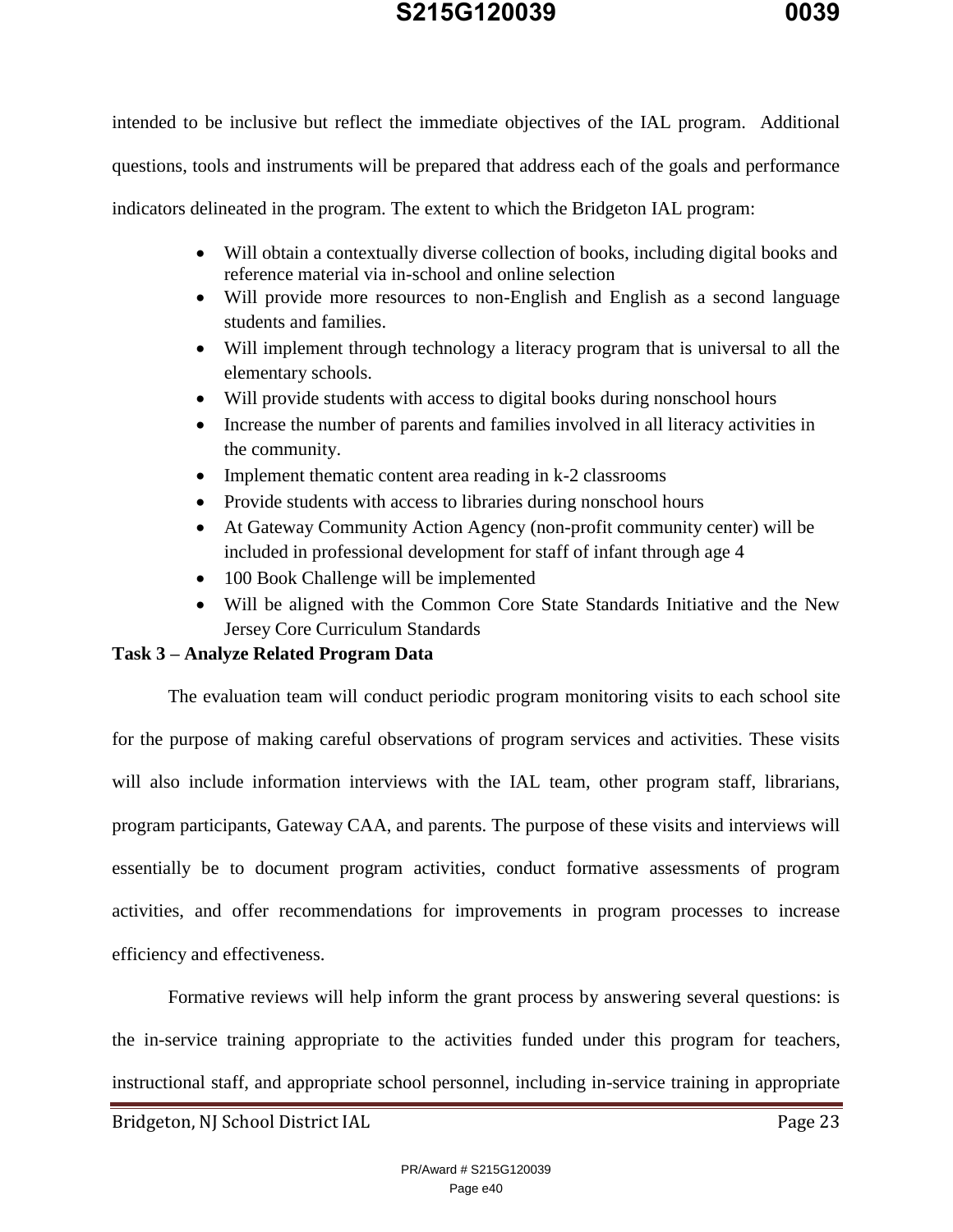identification and early intervention techniques by the district RtI, supervisors, classroom teachers, librarians, and early childhood staff at both centers? Have innovative, developmental, preventive evidence-based approaches to reading in settings that meet a range of student needs been utilized?

Qualitative data such as teacher/staff evaluation instruments, student surveys(as possible) and parent interviews will provide additional evidence of program success. Under the Government Performance and Results Act (GPRA), the following performance indicators will be measured to evaluate the overall effectiveness of the Innovative Approaches to Literacy program:

 The percentage of 4-year-old children participating in the project who achieve significant gains in oral language skills;

• The percentage of participating  $3<sup>rd</sup>$ -grade students who meet or exceed proficiency on State reading or language arts assessments under section 1111(b)(3) of the ESEA

 $\bullet$ 

**(ii) Methods of evaluation objective and related to the intended outcomes**

#### **Task 3 – Analyze Related Program Data**

The evaluation team will conduct bi-monthly program monitoring visits to each school site for the purpose of making careful observations of program services and activities. These visits will also include information interviews with the IAL team, other program staff, librarians, program participants, Gateway CAA, and parents. The purpose of these visits and interviews will essentially be to document program activities, conduct formative assessments of program activities, and offer recommendations for improvements in program processes to increase efficiency and effectiveness.

**(A)** Formative reviews will help inform the grant process by answering several questions: is the in-service training appropriate to the activities funded under this program for teachers,

Bridgeton, NJ School District IAL Page 24 instructional staff, and appropriate school personnel, including in-service training in